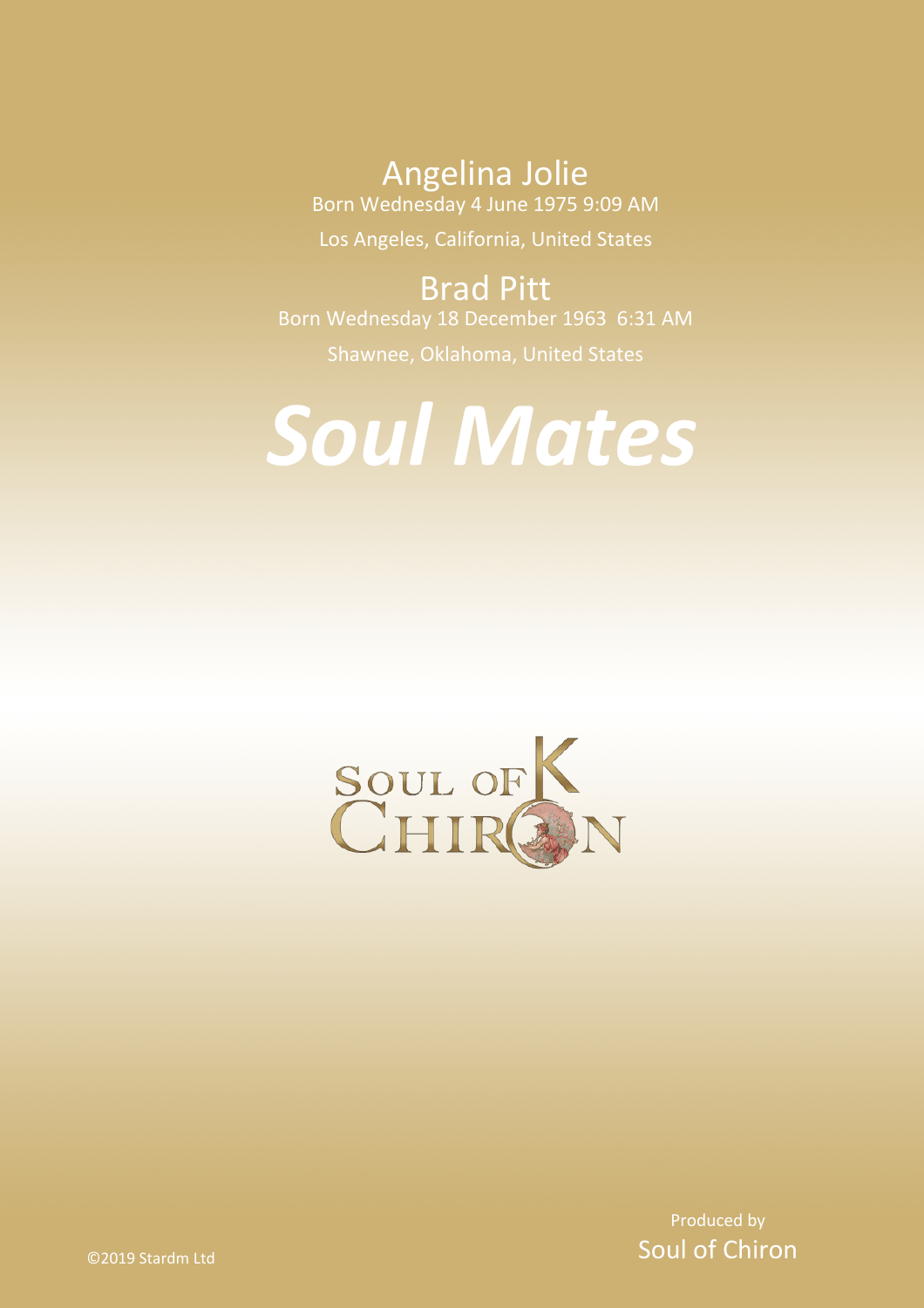### Angelina Jolie

Born Wednesday 4 June 1975 Local Time 09:09 AM Universal Time 04:09 PM Los Angeles, California, United States Long:118°14'W Lat:34°03'N

| <b>Planet/Point</b> | Glyph                  | Sign        | Glyph      | Position     | House                 |
|---------------------|------------------------|-------------|------------|--------------|-----------------------|
| Sun                 | $\odot$                | Gemini      | Ι          | 13°25'       | 11th                  |
| Moon                |                        | Aries       | $\Upsilon$ | 13°05'       | 9th                   |
| Mercury             | $\breve{\mathrm{P}}$   | Gemini      | Ι          | 22°20'<br>Rx | 11th                  |
| Venus               | ¥                      | Cancer      | 69         | 28°09'       | 12 <sub>th</sub>      |
| Mars                | ර                      | Aries       | $\Upsilon$ | 10°42'       | 9th                   |
| Jupiter             | $\mathfrak{P}_{\!+\!}$ | Aries       |            | 17°25'       | 9th                   |
| Saturn              | ち                      | Cancer      | 69         | 17°23'       | 12th                  |
| Uranus              | ਸ਼੍ਰ                   | Libra       | ≏          | 28°48'<br>Rx | 4th                   |
| Neptune             | Ψ                      | Sagittarius |            | 10°20'<br>Rx | 5th                   |
| Pluto               | ೪                      | Libra       | ⋍          | 6°31'<br>Rx  | 3rd                   |
| Ascendant           | AS                     | Cancer      | 69         | 28°54'       | $\tilde{\phantom{a}}$ |
| MidHeaven           | MC                     | Aries       |            | 17°53'       | $\sim$                |
| North Node          | $\Omega$               | Sagittarius |            | 0°53'        | 5th                   |
| Chiron              | 飞                      | Aries       |            | 26°46'       | 10th                  |

Brad Pitt

Born Wednesday 18 December 1963 Local Time 06:31 AM Universal Time 12:31 PM Shawnee, Oklahoma, United States Long:96°55'W Lat:35°19'N

| Planet/Point | Glyph                  | Sign        | Glyph                      | Position                 | House                 |
|--------------|------------------------|-------------|----------------------------|--------------------------|-----------------------|
| Sun          | $\odot$                | Sagittarius | $\boldsymbol{\mathcal{Z}}$ | 25°52'                   | 1st                   |
| Moon         |                        | Capricorn   | $\overline{\mathcal{L}}$   | 22°50'                   | 2nd                   |
| Mercury      | $\overline{Q}$         | Capricorn   | $\overline{\mathcal{L}}$   | 16°07'<br>R <sub>x</sub> | 2 <sub>nd</sub>       |
| Venus        | ¥                      | Capricorn   | $\overline{\mathcal{L}}$   | 23°28'                   | 2nd                   |
| Mars         | ර                      | Capricorn   | $\overline{\mathcal{L}}$   | 10°02'                   | 1st                   |
| Jupiter      | $\mathfrak{P}_{\!+\!}$ | Aries       | $\Upsilon$                 | 9°50'                    | 4th                   |
| Saturn       | ち                      | Aquarius    | $\approx$                  | 19°09'                   | 2 <sub>nd</sub>       |
| Uranus       | ਸ਼੍ਰ                   | Virgo       | ЩI                         | 10°04'<br>Rx             | 9th                   |
| Neptune      | Ψ                      | Scorpio     | $III_{d}$                  | 16°48'<br>Rx             | 11th                  |
| Pluto        | ೪                      | Virgo       | Щ                          | $14^{\circ}14'$<br>Rx    | 9th                   |
| Ascendant    | AS                     | Sagittarius |                            | 11°54'                   | $\tilde{\phantom{a}}$ |
| MidHeaven    | <b>MC</b>              | Virgo       | IIIJ                       | 26°59'                   | $\tilde{\phantom{a}}$ |
| North Node   | $\Omega$               | Cancer      | 69                         | $11^{\circ}10'$          | 7th                   |
| Chiron       | Ŗ                      | Pisces      | $\chi$                     | 10°35'                   | 3rd                   |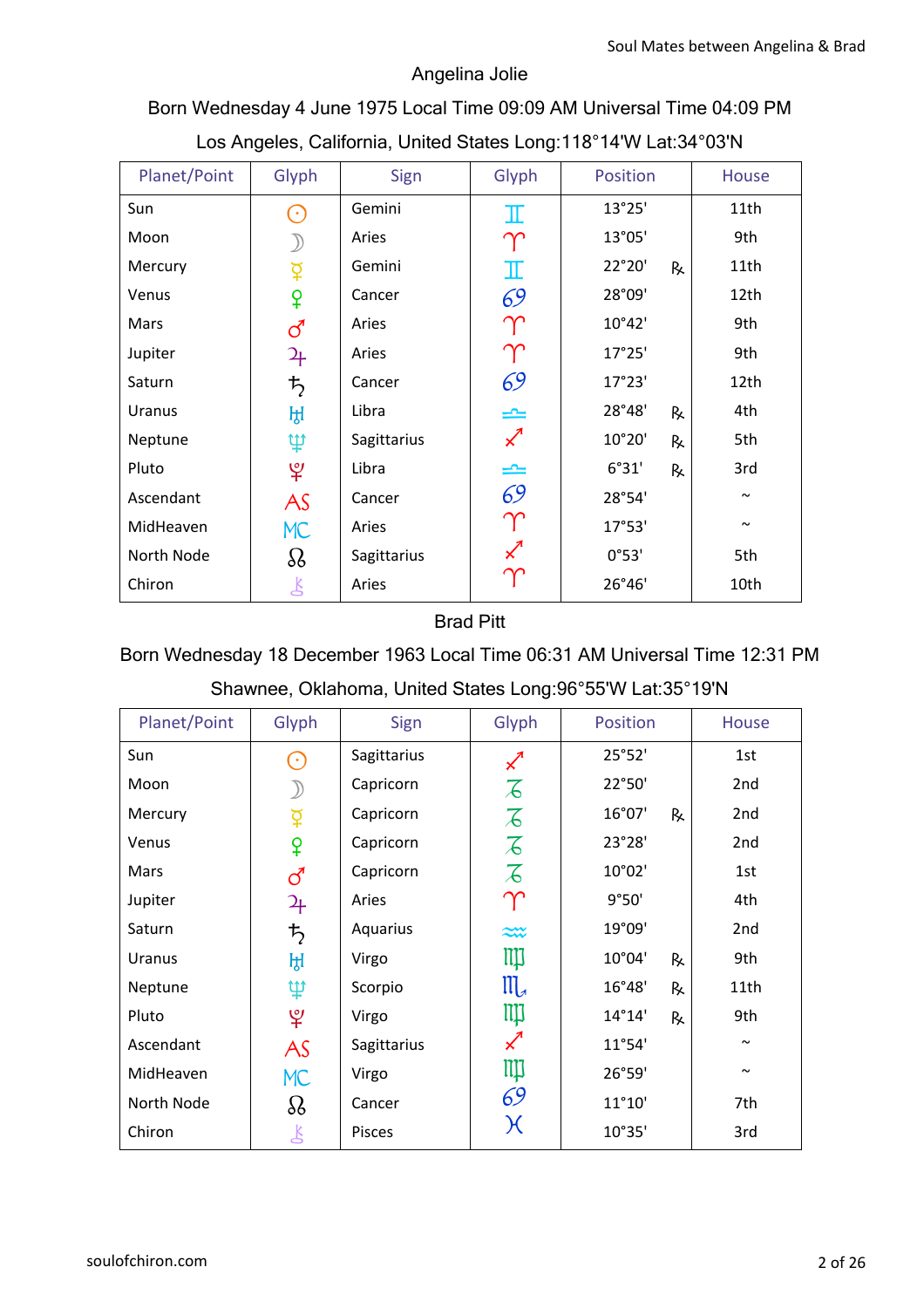# **Soul Mates**

Above is the astrological data for Angelina and Brad. The Relationship interpretation that follows defines the synastry or Inter-Aspects between the planets in Angelina's birth chart and the planets in Brad's birth chart. Please check that the birth data is correct in both cases.

The Inter-Aspects - or 'chemistry - between Angelina and Brad' is divided into four general types:

1. Instant Attractions - These are usually the most powerful and dynamic points of interaction between you, and are what create that immediate sense of attraction and significance. But do not be put off if you find little or none, as other interactions will provide strong connections. They can be either harmonious, difficult or a bit of both - depending on the planets involved.

2. Relationship Strengths - To varying degrees, these are the harmonious interactions that create pleasure, reward and fruitfulness - as well as providing you with the love, compatibility and understanding to manage and transform the Relationship Challenges.

3. Relationship Challenges - These are the interactions that are most likely to produce friction and disagreement - some more than others as the interpretations point out. In fact, they often explain why you were attracted in the first place because they define the deeper reasons for your coming together in that they force both of you to become more self-aware and improve your relating skills or ability to love and be loved.

4. Socio-Cultural Interactions -These Inter-Aspects go beyond the individual and have more to do with similar or different generations and the shaping of cultures and civilization itself. So they show how two people interact at these levels.

As you read them, the following should also be noted:

# **Close One**

'Close One' - A group of 5 stars denotes the closeness of the Inter-Aspect. The more stars the closer the interaction. Whenever an Inter-Aspect is a 'Close One' with four or five black stars, it forms a tight bond and these make up the core of your relationship, be it good or bad. And it tends to be the number of 'Close Ones' that ensure how much a relationship will last, be it because there is such a positive bond between you both, or because there are issues that need working out, or a combination of these two reasons. As a general but not absolute rule, for a relationship to be called 'close', around a third of all the Inter-Aspects between Angelina and Brad should be 'Close Ones'.

# **Birth Time**

The interactions will be technically correct only when the birth times are accurate to within fifteen minutes. Also, if a birth time is only to within several hours, then any interactions involving the Moon, Ascendant or Midheaven of that person should be regarded as possibly being unreliable.

# **Double Whammy**

When any Inter-Aspect, along with its interpretation, is repeated - because that Inter-Aspect goes both ways, for example if 'Angelina's Moon is Conjunct Brad's Pluto' followed by 'Angelina's Pluto Conjunct Brad's Moon' – then it affects the relationship very strongly.

# **Inter-changeability**

With any Inter-Aspect, Angelina and Brad can swap roles, due to psychological projection, cultural and gender roles, individual status and inclination, etc.. That is, Angelina can be seen to be playing the part of what appears to be Brad's role, and vice versa.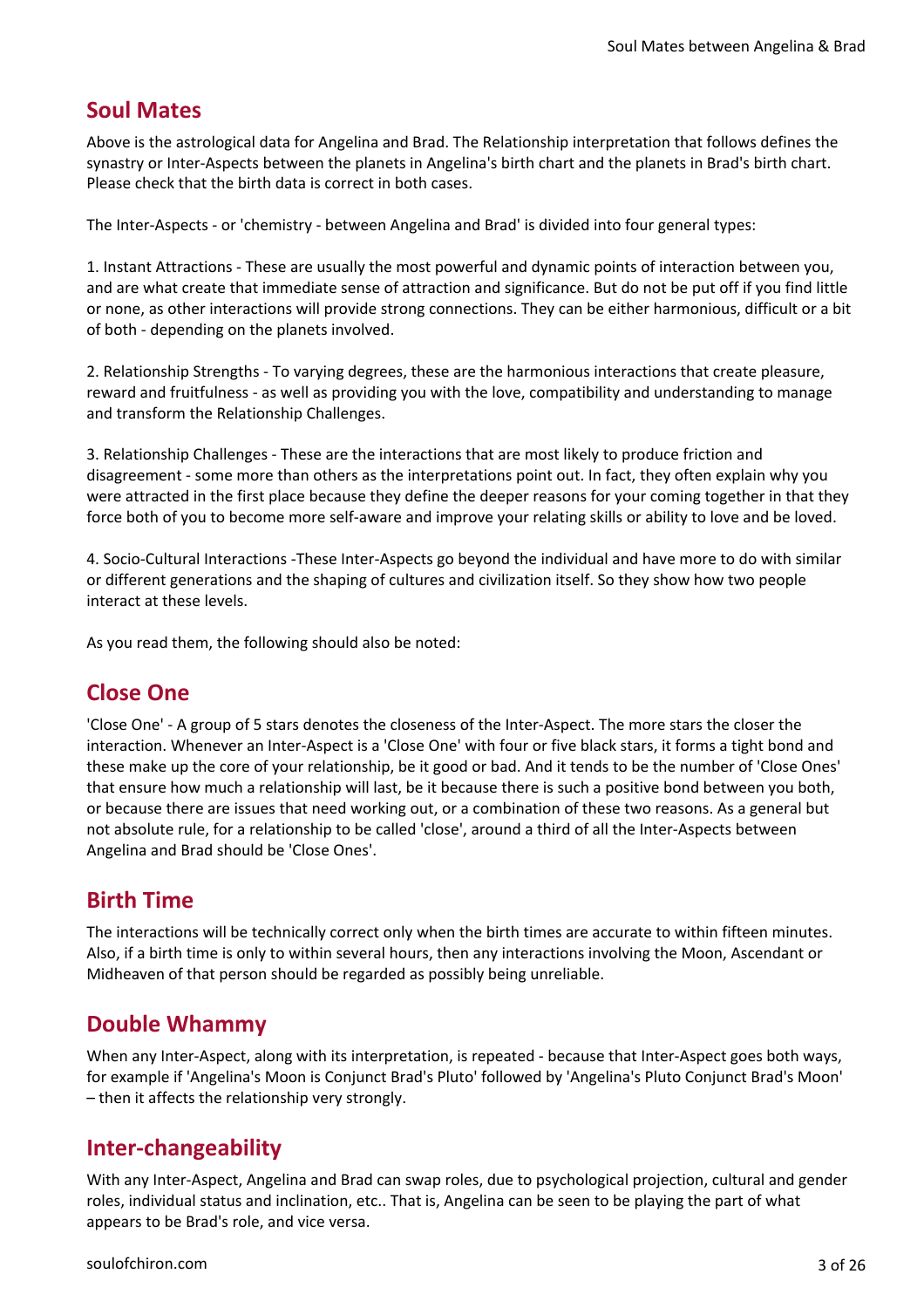# **The One Golden Rule**

No one interaction or Inter-Aspect can make or break Angelina and Brad's relationship. In a healthy relationship you will find the strength to deal with a stress or a strain. Through time and love, challenges, when met, can always be overcome. Needless to say, many relationships do not turn out to be long-lasting or permanent, but they are there for a reason – and the Inter-Aspects will tell you what that reason is.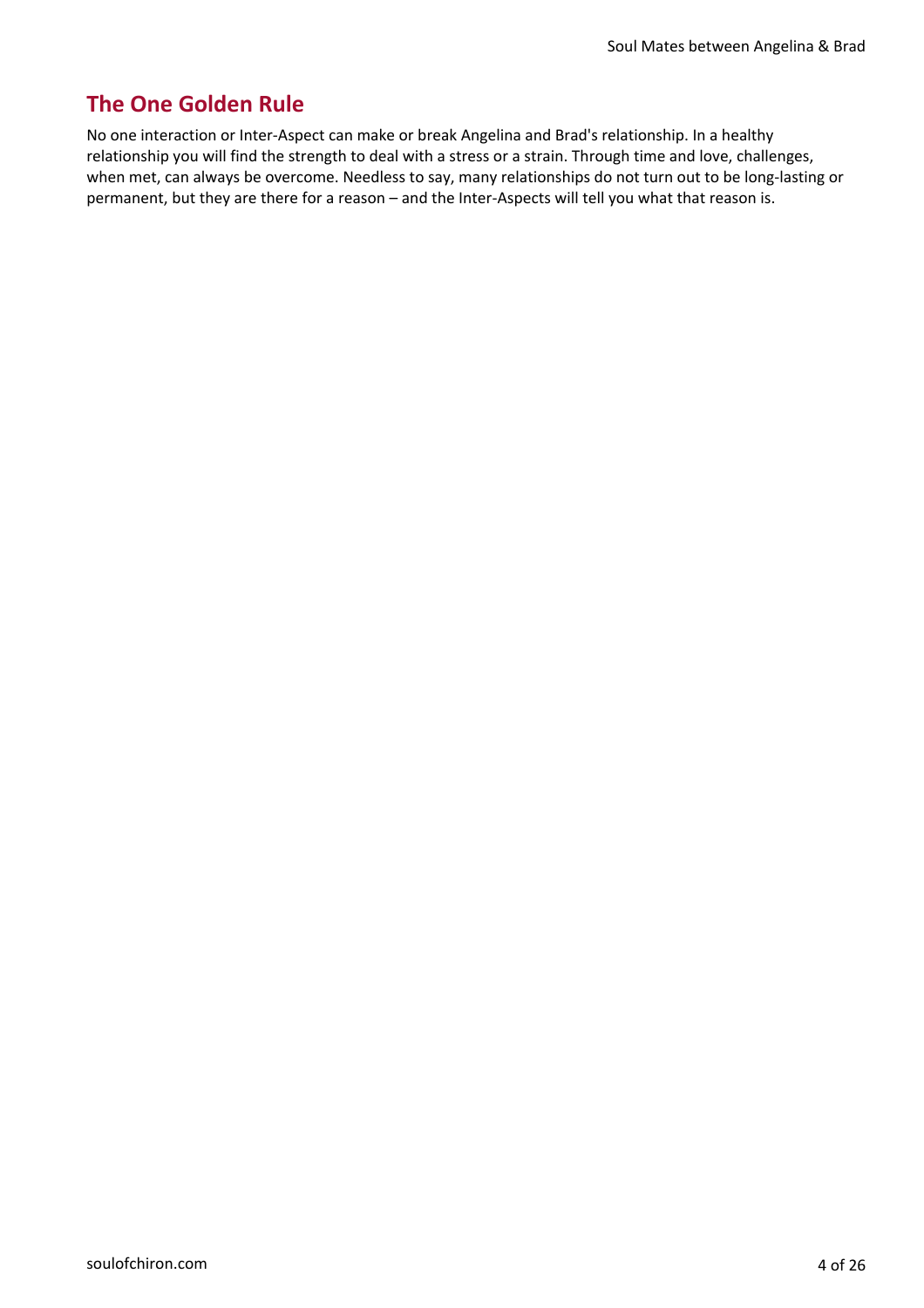$O$   $R$  AS

 $D_{d}$  d  $4$ 

# **Instant Attractions**

These are usually the most powerful and dynamic points of interaction between you, and are what create that immediate sense of attraction and significance. But do not be put off if you find little or none, as other interactions will provide strong connections. They can be either harmonious, difficult or a bit of both depending on the planets involved.

### **Two halves make a whole - 'Close One' ★★★★★**

Angelina's Sun Opposes Brad's Ascendant

#### **Angelina has a difference of opinion with Brad**

This is one of the two most significant interactions of all, because Angelina's Will or ego finds its mirror (or shadow) in Brad's manner and presentation - and vice versa. Essentially, Brad is Angelina's 'other half' - or at least, seems to be. Depending on Angelina's level of self-awareness, she may or may not like some of this because it reflects back a part of herself that she has yet to come to terms with: her shadow.

The same is the case for Brad, with Angelina embodying his other half. What Brad puts out unconsciously (that's different, or the opposite to what he is intending) is played back to him as Angelina's manner of self-expression; and similarly, she may or may not like some of this. But, just because you're embodying or reflecting each other's other half, there's a strong attraction between you - at least initially. As time goes by, however, seeing each of your alter egos mirrored in the other in this way can provide a feeling of being made complete by each other.

But, as I have just pointed out, it can at times be objectionable to one (or both) of you. The great secret for success here, is to 'take back your projection', that is, to understand and accept that it is your 'other half', warts and all, that makes you a more complete, and a stronger, better person. In turn, this would possibly give you a relationship to match. As ever though, a great deal depends upon the other interactions between the two of you.

Even if this doesn't turn out to be a marriage or meeting of soul mates, this interaction can so sharpen your sense of who you are (or appear to be) that, as a result of it, you're more able to identify and attract someone who really is your other half - because you'll have learned what this really is in you.

### **Emotional abundance - 'Close One' ★★★★**☆

Angelina's Moon Conjuncts Brad's Jupiter

### **Angelina relates intensely with Brad**

There's a great and natural feeling of understanding for one another. Whatever might be occurring in your lives, together or individually, it's always within both of you to explore it if it's positive, or to accommodate it if it's not. There exists an innate faith and trust in one another, to whatever degree it needs to be there. For these reasons, this interaction has more the nature of furthering and maintaining a relationship rather than initiating or creating one.

So, if your relationship is ongoing, then you can be sure that together you will progressively overcome any difficulties, and prosper in the process. It also highlights child rearing and caring for the spiritual or physical health of anyone or anything - as long as you avoid doting on each other and self-righteous conduct or prevarication.

But don't expect this aspect alone to fire you up. Indeed, the ultimate expression or energy of this interaction may go beyond emotional and physical gratification, as it leans more and more towards altruism and philanthropy. Kindness towards one another, and to those around you, is the great key to emotional well-being bestowed upon you by the benign affect of this interaction.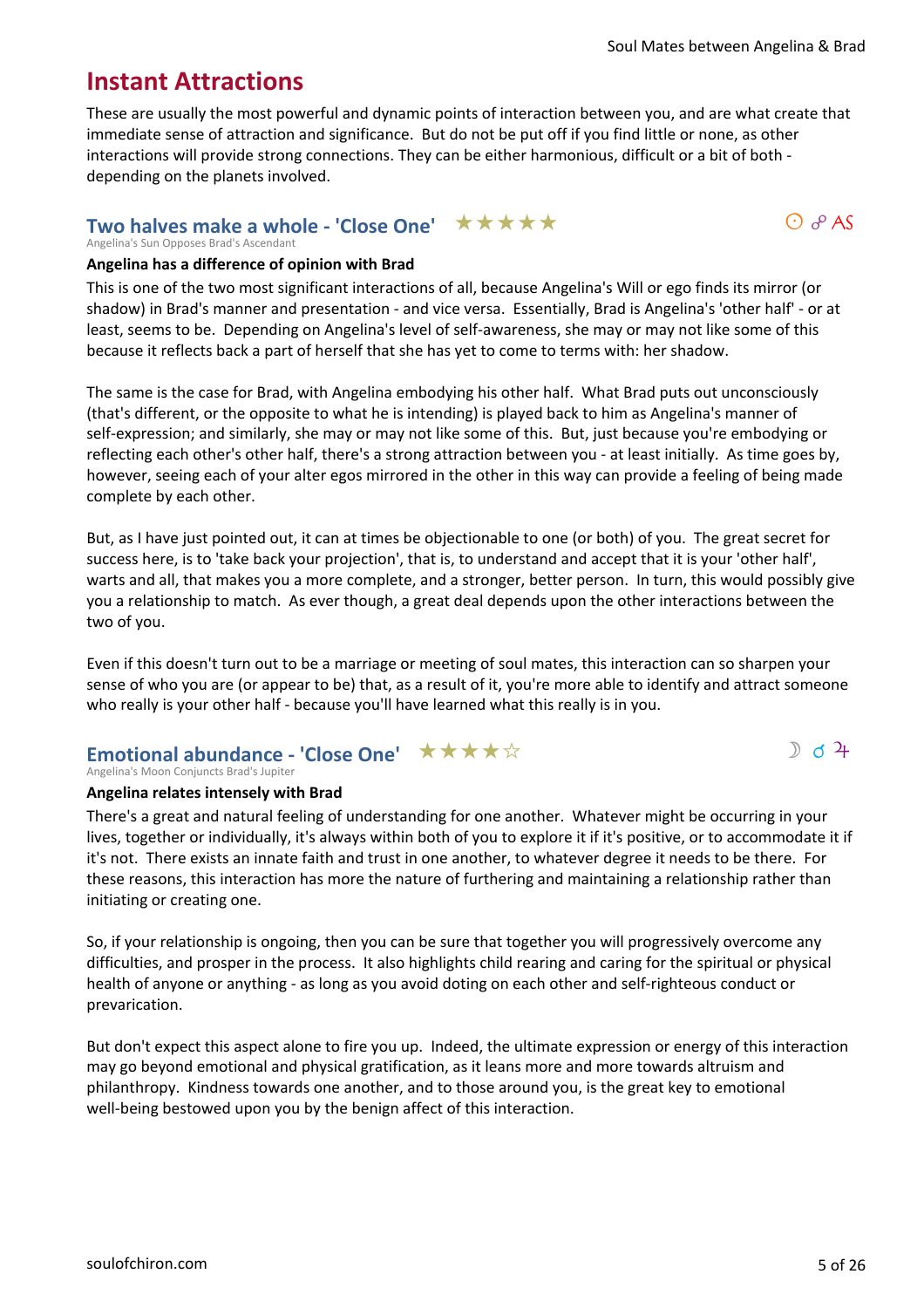# **Opposite poles attract ★ ★ ★ ☆** ☆

Angelina's Venus Opposes Brad's Venus

 $999$ 

### **Angelina has a difference of opinion with Brad**

This is rather like two magnets coming together in that both pull together at once, rather than just one attracting the other. So, this is a classic mutual attraction, but after the initial clinching has occurred, both of you will find that you're a strange mixture of similar and dissimilar tastes and social standards; which can give rise to your either being very happy doing the same thing together, or being annoyingly out of sync.

What lies behind this is the need to become increasingly aware of what turns each other on - or off. In the process of doing this, both of you can become more aware of what appeals (and doesn't appeal) on a general level rather than just a personal one. This means that your combined sense of what's popular can give rise to a more commercial awareness - something about which your partnership may become quite astute.

As hard aspects go this isn't particularly 'hard', because Venus is about the pursuit of happiness and harmony and this is what you consistently drive one another towards. A very real danger is simply that you'll overindulge in whatever it is that you both like. Conversely, one of you could be happy indulging in something when along comes the other and looks on disapprovingly, thereby spoiling the other's enjoyment.

But probably the greatest hidden asset of this interaction is that whatever happens between the two of you, those two magnets keep you together - at least until you've had your fill of one another. Studying your respective Venus Sign positions would tell you a great deal about differences and similarities.

#### Angelina's Mars Conjuncts Brad's Jupiter Energy and enterprise - 'Close One'  $\star \star \star \star \star$

 $d d 4$ 

### **Angelina relates intensely with Brad**

These are both fiery planets so this is quite a 'hot' interaction which could launch you both to new heights of satisfaction and success in many areas of life; or simply result in burn out if you merely indulge and behave as if you have more energy than sense.

Positive activities together are the key here, so being up and about the business of living through travel, sports, and outdoor activities are what get your wheels going round. This is an interaction that needs to have the prodigious energy that it makes available to you as a couple constructively employed.

Angelina stimulates Brad to put his ideals and plans into action, thereby helping him to further himself. Brad, on the other hand, encourages Angelina to be more confident in herself and her activities. And so this interaction can positively escalate as one boosts the other, who in turn is then able to boost the other one, and so on. So much depends upon the direction of such self-propelling. You could merely romp around and exhaust or irritate each other, or launch yourselves anew.

Other, more passive or inertia producing interactions may stifle this one, or be overcome by it. This is a 'get it on' interaction!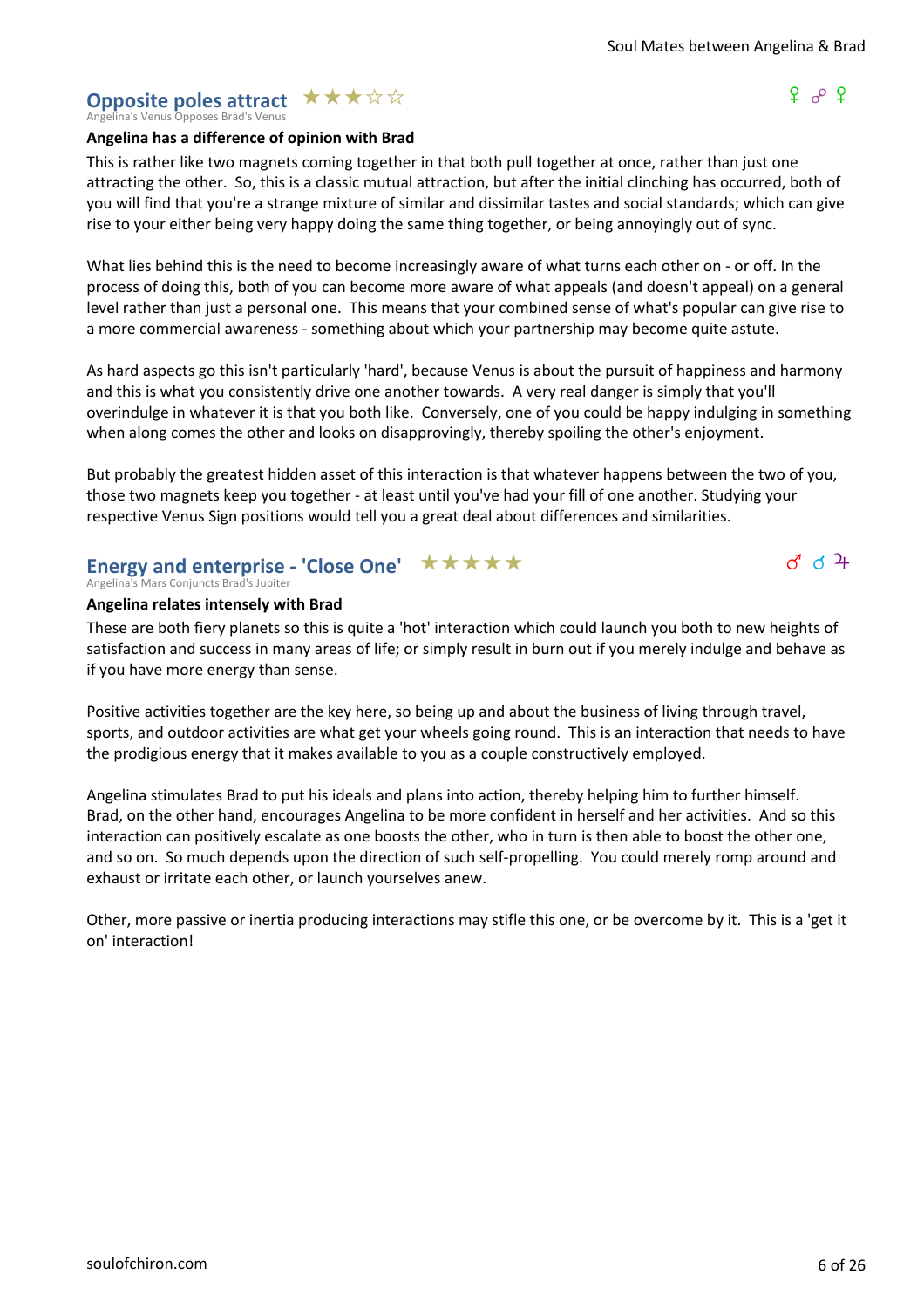# **Psychic rapport - 'Close One'** \*\*\*\*\*

 $\Psi$  d AS

### Angelina's Neptune Conjuncts Brad's Ascendant

**Angelina relates intensely with Brad**

Because, on first meeting, this interaction allows you both to see through each other's masks, resistance or smoke screens, the subsequent reaction of each of you can vary enormously. A great deal depends upon what it is that each of you senses within the other person. The chances are that whatever each of you do see will reflect, or enhance, some highly sensitive issue of your own, and your individual emotional reactions following upon this are what then shape this interaction, rather than what actually happened in the first place.

There are usually two extremes here: one is where an alluring image (or another smoke-screen) is quickly put up in order to protect yourself from the other person's psychic perception of your inner truth. The other extreme is that a great openness remains, allowing a wonderful psychic rapport to manifest between the two of you. This psychic rapport causes you to feel as one, to identify very closely with one another, and to detect at any distance the state of one another.

However, it must be pointed out that it only takes one of you to adopt the first extreme in order, sadly, to preclude or at least greatly diminish the second one. And, even when the second extreme has been maintained by one of you, the protective psychic screen erected by the other person could eventually become actually offensive, which would cause the 'open' person to close down protectively too. The outcome here then is a 'psychic war' of projected and imagined fears which can be quite sapping, physically and emotionally, to both of you.

Generally speaking, because most people are not yet prepared to see clearly their inner truth as distinct from their outer display, the remedy to the negative expression of this interaction is not very acceptable. All the same, here it is. If you are experiencing the negative expression, cast your minds back to when you first met, and picture slowly and closely what actually transpired at that time.

If you can do this, without protectively reacting again, you'll gain a great insight into the truth of who you both are, as individuals and to one another. This interaction reminds me of the Mayan greeting: "In lak'ech", which means "I am another (like) yourself". One way or the other this interaction will bring you both an insight into spiritual reality, or the mystery of being. How you respond to this determines whether you experience it as fascination or confusion, identification or alienation, love or hate - or a strange combination of some, or all, of these.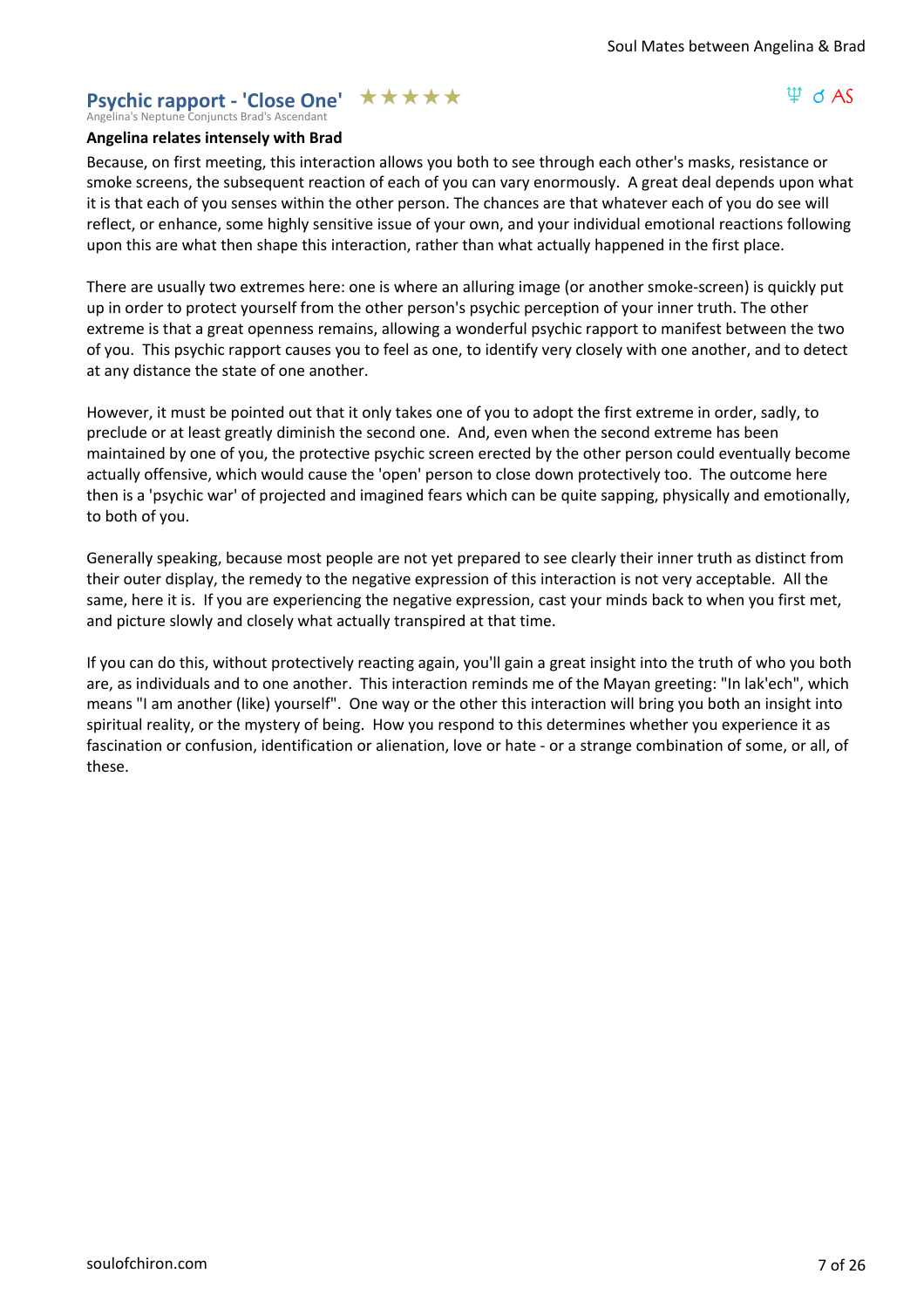$AS \rightarrow \mathbb{R}$ 

# Emotional contentedness  $\star\star\star\star\star\star$

Angelina's Ascendant Opposes Brad's Moon

#### **Angelina has a difference of opinion with Brad**

Here you really do have what's called an 'emotional relationship'. You have a mutual, as well as natural, need of one another and endure and enjoy the ongoing highs and lows that are part and parcel of your being together. Even if this is not a marital, sexual or family relationship, you still interact in a quite intimate and familiar fashion and, where family is concerned, respective family members can be either a great mainstay or quite a burden to your own emotional harmony. This is a 'love me, love my family' sort of thing.

Brad responds very well to Angelina's needs and expressions; so well in fact, that sometimes he knows where she's coming from emotionally way before she does. The down side to this though, is that Angelina instinctively 'catches the shadow' of Brad. This means that, whatever Angelina is unsure of in herself, she can project it on to Brad - and then blame him for what's actually her 'stuff'. Yet, at the same time, this is the price Brad may have to pay for being so dependent on Angelina displaying the positive qualities that he wished he had.

Again, this can be seen in the family sense of one member taking care of a certain area of life, and another member something else. Traditionally, for instance, father brings home the bread, and mother makes the home and looks after the kids. So, in effect, yours is a symbiotic relationship, to one degree or another and, as such, it can work very well. This interaction, when accompanied by other positive aspects, really can make 'one' out of the 'two'.

#### Angelina's Ascendant Opposes Brad's Venus Home beautiful **★★☆☆☆**

 $AS \rightarrow 9$ 

### **Angelina has a difference of opinion with Brad**

Whether it's in the home in the literal sense, or in the sense of one's inner or private world, this interaction confers upon one (or both) of you an aura of beauty and social grace. You feel happy and comfortable with one another, as if you were harmonious family members - and indeed you may actually be so.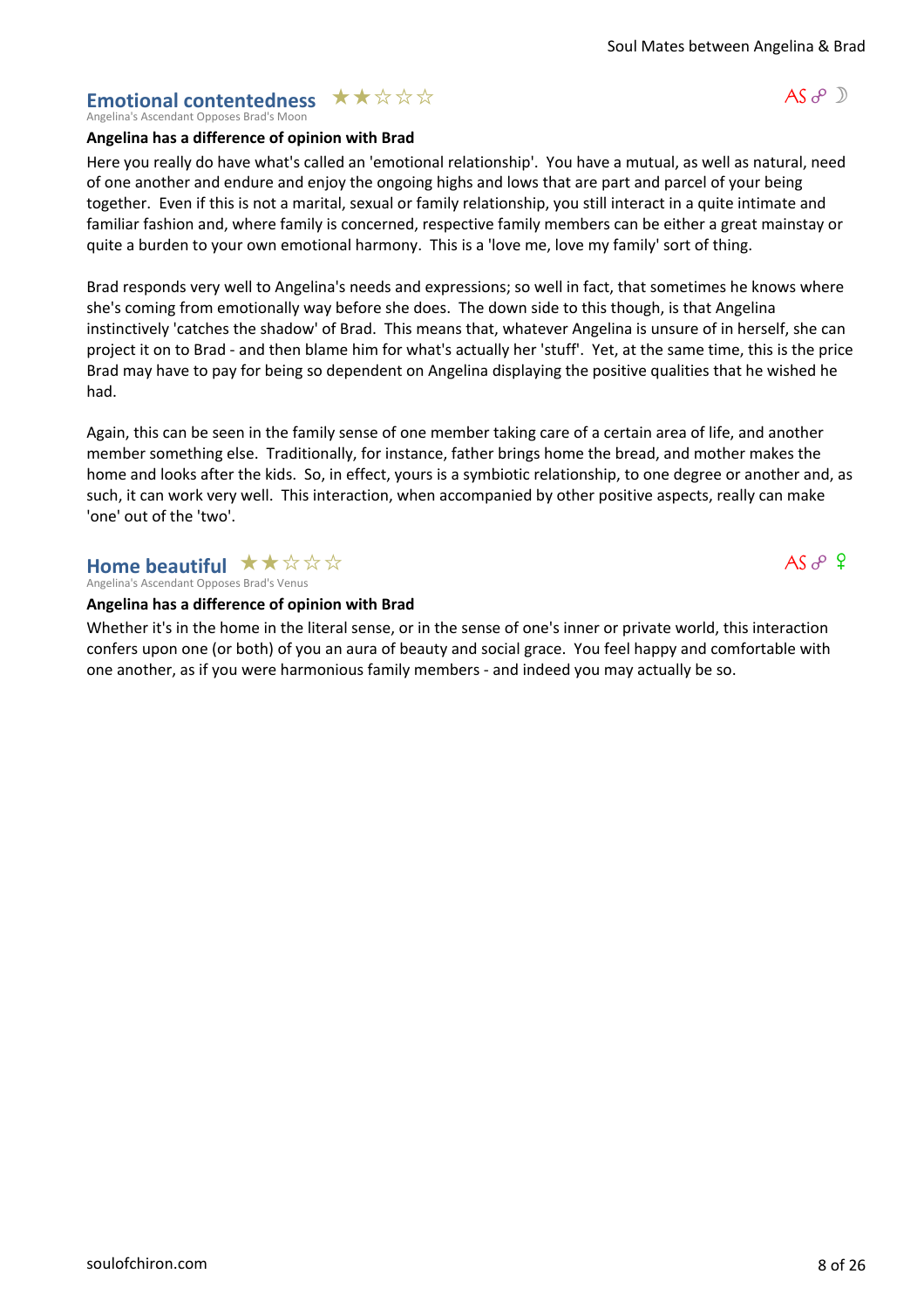# **Relationship Strengths**

To varying degrees, these are the harmonious interactions that create pleasure, reward and fruitfulness - as well as providing you with the love, compatibility and understanding to manage and transform the Relationship Challenges.

#### Angelina's Sun Sextiles Brad's Jupiter **True and mutual generosity**  $\star \forall \forall x \forall x$

 $\odot$   $*$  4

 $0 \wedge 5$ 

 $D \wedge AS$ 

### **Angelina gets on well with Brad**

This interaction is bound to give rise to, or at least coincide with, personal advancement in both of your lives. The hallmark of this excellent aspect is that you help one another to improve your personal lots in a way that is altruistic. There's no thought of doing what one of you does for the other as requiring, or deserving, any sort of 'payment' - although one paying the other for something to help them out is a good example of the generosity that this coupling engenders.

This is all the more significant when considering that it's not just the individual ambitions of each other that you each assist, but rather something for the both of you. Of course, it could be said that what helps one in a partnership also helps the other, and indeed this is the essence of such a coupling - but in a more far-reaching way that either of you may yet appreciate.

This interaction is about prospering and growing - but in a wonderfully impersonal way. So, this aspect of your relationship is a real gift, a boost to, or restoring of, a belief that life is something great, holy even. You also make good travel companions because you believe that the road (of life) will take you where it will (together or apart), since you have a respect for each other's freedom.

# **Sober and industrious** aaass

### Angelina's Sun Trines Brad's Saturn

### **Angelina gets on well with Brad**

This interaction lends itself well to any kind of administration. As a couple you can function in a businesslike way, with each determining and knowing what roles to play or responsibilities to fulfil. This is by no means a romantic connection since it stresses the importance of the mundane and material side of life, but because of this, you can as a couple create stability and durability in so far as any more emotional contacts will allow or demand.

In terms of what you do for each other, Angelina can bring some light and play into the overly serious (or even downcast) areas of Brad's life, while she is given a sense of order and tradition by him. If Brad is the older of the two of you, then this coupling will accentuate these positive attributes, which means that the sense of order provided by Brad is more likely to be quite real and substantial. In any event, the stability and order, which is the hallmark of this interaction, can be attained if the two of you establish some rules and limitations that you are both happy to keep to. Notwithstanding other interactions, this aspect does confer mutual trust and reliability.

# Emotional ease - 'Close One' \*\*\*\*\*

Angelina's Moon Trines Brad's Ascendant

### **Angelina gets on well with Brad**

There's a comfortable feel between the two of you provided by this interaction; but it's quite mild in its influence. Consequently, it will augment other harmonious links between you, but would do little to withstand or ameliorate deeper conflicts. Be that as it may, you do find that your feelings and attitudes fit well together, which would also mean that your timing was quite good, with you being in the right place at the right time for each other, and in relationship to circumstances around you.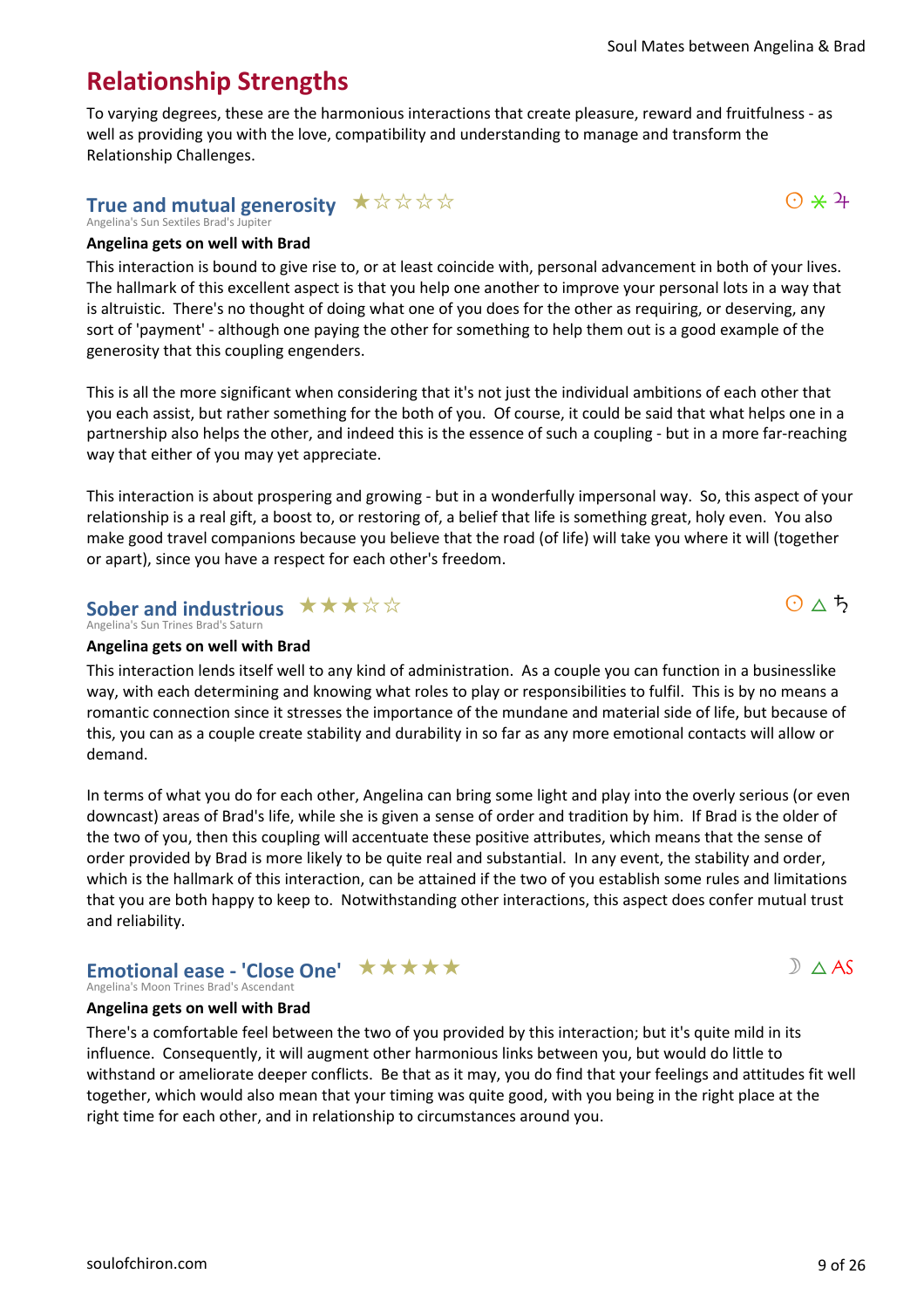# **Mental efficiency - 'Close One'** ★ ★ ★ ★ ☆

Angelina's Mercury Trines Brad's Saturn

### **Angelina gets on well with Brad**

If a practical, working relationship is what you have in mind, then having this excellent interaction of 'mental efficiency' will ensure that commercial details, information and accounts, will be kept in excellent order. Also, relationships that necessitate one person being in authority over the other like teacher/student or parent/child, are facilitated by this aspect.

In a romantic relationship, your serious mental approach to things will ensure that problems are dealt with - as long as they're not too emotional or subtle. But day-to-day, mundane bumps are smoothed over and worked through efficiently and easily. Brad will always make sure that Angelina 'keeps on the case' in a practical way, whereas she keeps him informed with the latest 'down on the street'.

# **Bless this house - 'Close One' ★★★★☆**

Angelina's Venus Sextiles Brad's Midheaven

### **Angelina gets on well with Brad**

One way and another you improve each other's lot - especially on the home and work front. Angelina's social or aesthetic assets cater to, or provide opportunity for, Brad's domestic and career requirements while he brings substance and confirmation to her worth and talents. As a pair, more than likely, others find you good to be around as you exude a sense of harmony and well-being.

# **Physically aligned - 'Close One'** ★ ★ ★ ★ ★

### Angelina's Mars Trines Brad's Ascendant

### **Angelina gets on well with Brad**

This interaction contributes to compatibility with regard to physical and sexual activity. You'll find that there's a ready response to each other's desires and bodily movements, with a minimum of inhibition relative to any innate reserve on either of your parts. This is not a strong interaction, but it can certainly oil the wheels of any ventures you choose to pursue together.

### **Mutual furtherance** ★★☆☆☆

Angelina's Jupiter Trines Brad's Ascendant

### **Angelina gets on well with Brad**

You both blossom in the light and warmth of each other's attention. There may even be a 'master and protégé' quality about your relationship, rather as if one of you has the wisdom while the other has the image, or looks, to carry it off.

Metaphorically, or perhaps even literally, Angelina is the cultured and socially experienced person who grooms Brad, the naive youth. The creator and the created, the ultimate relationship; made possible because you both have the grace to acknowledge each other's individual qualities.



# $P \times MC$

 $d' \wedge AS$ 

$$
4\triangle AS
$$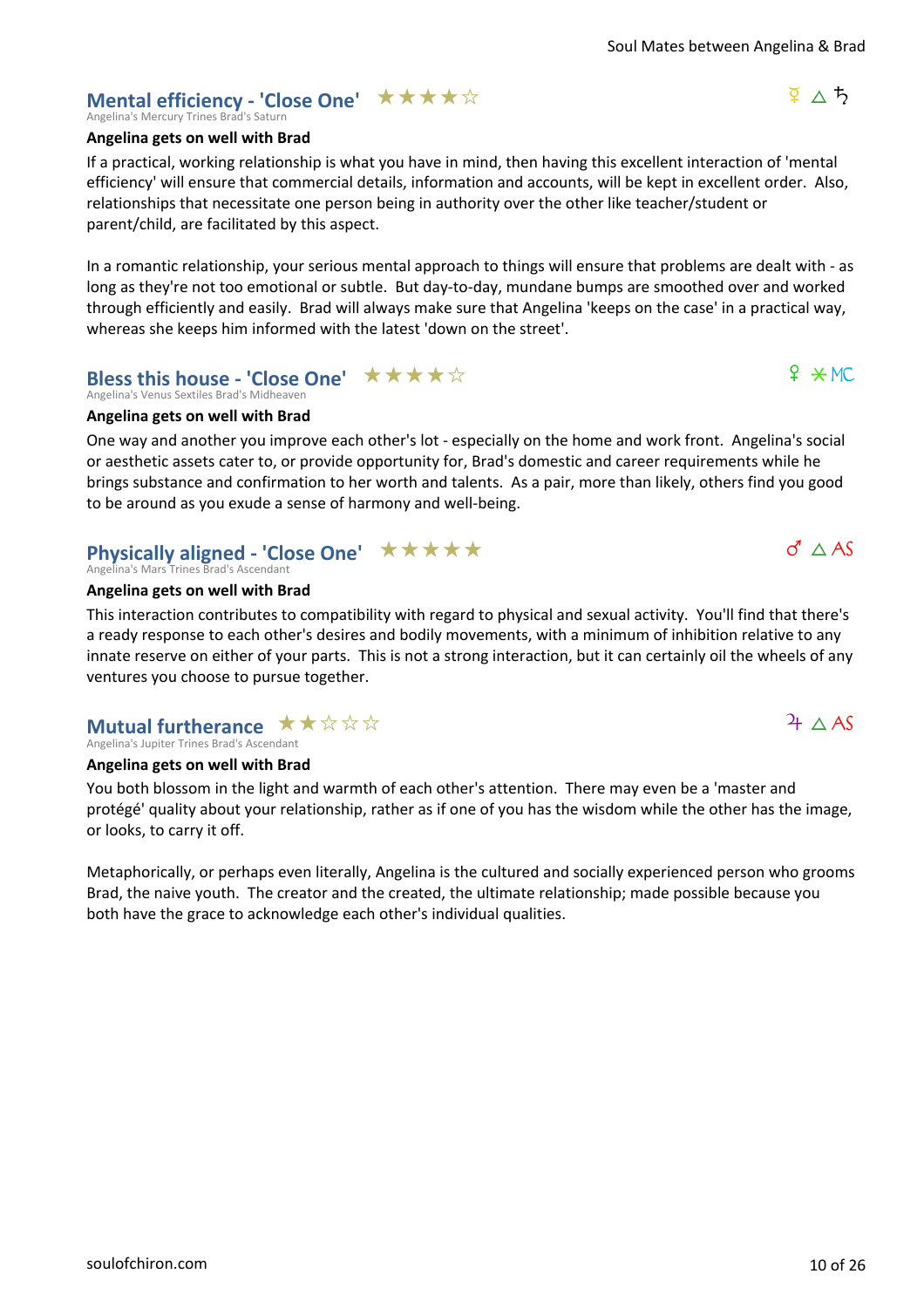### **Friends until the end**  $\star \star \star \star \star \star$

 $H \times O$ 

 $MC \triangle O$ 

 $MC + 5$ 

Angelina's Uranus Sextiles Brad's Sun

# **Angelina gets on well with Brad**

You have a very positive interaction because it has something that all too many relationships lack: a true sense of friendship. This means that you allow each other room to be yourselves, are open with one another, and that there's little or no possessiveness about each other.

Angelina has a liberating and awakening effect upon Brad, giving him new ideas and directions. Alternative or metaphysical subjects are very likely to be the means through which this effect happens, and you may well have met in a situation that was related to such matters. Groups involved in esoteric or unusual pursuits can be a significant part of your time together. In return, Brad validates or furthers Angelina's more original expressions and qualities, rather like a monarch would be a patron to an artist.

All of this positive interaction makes for a mutual attraction, mentally and/or physically, yet it does not necessarily confer the emotional stability that ensures a lasting tie. Paradoxically though, because you're always surprising one another with hitherto unknown facets of your characters, this relationship has a self-refreshing quality about it. Whatever the case though, that outstanding friendship should remain.

# **Mutual furtherance**  $\star \forall x \forall x$

Angelina's Midheaven Trines Brad's Sun

### **Angelina gets on well with Brad**

Each of you encourages and provides for the other with respect to career and domestic matters. As a result, the one who does the giving is made to feel philanthropic, a reward in itself. If one of you has a position, or contact, of any power or influence they will directly or indirectly be an agent of good fortune for the other.

#### Angelina's Midheaven Sextiles Brad's Saturn **Mutual advancement - 'Close One' ★★★★**☆

### **Angelina gets on well with Brad**

The professional position (or status) of one of you is of substantial help to the other, and vice versa. Under this influence both of you come to respect and be more aware of authority and its importance, either your own or someone else's. Mutual advancement is the name of the game here. It favours all business relationships. The domestic or private areas are also improved owing to this positive interaction.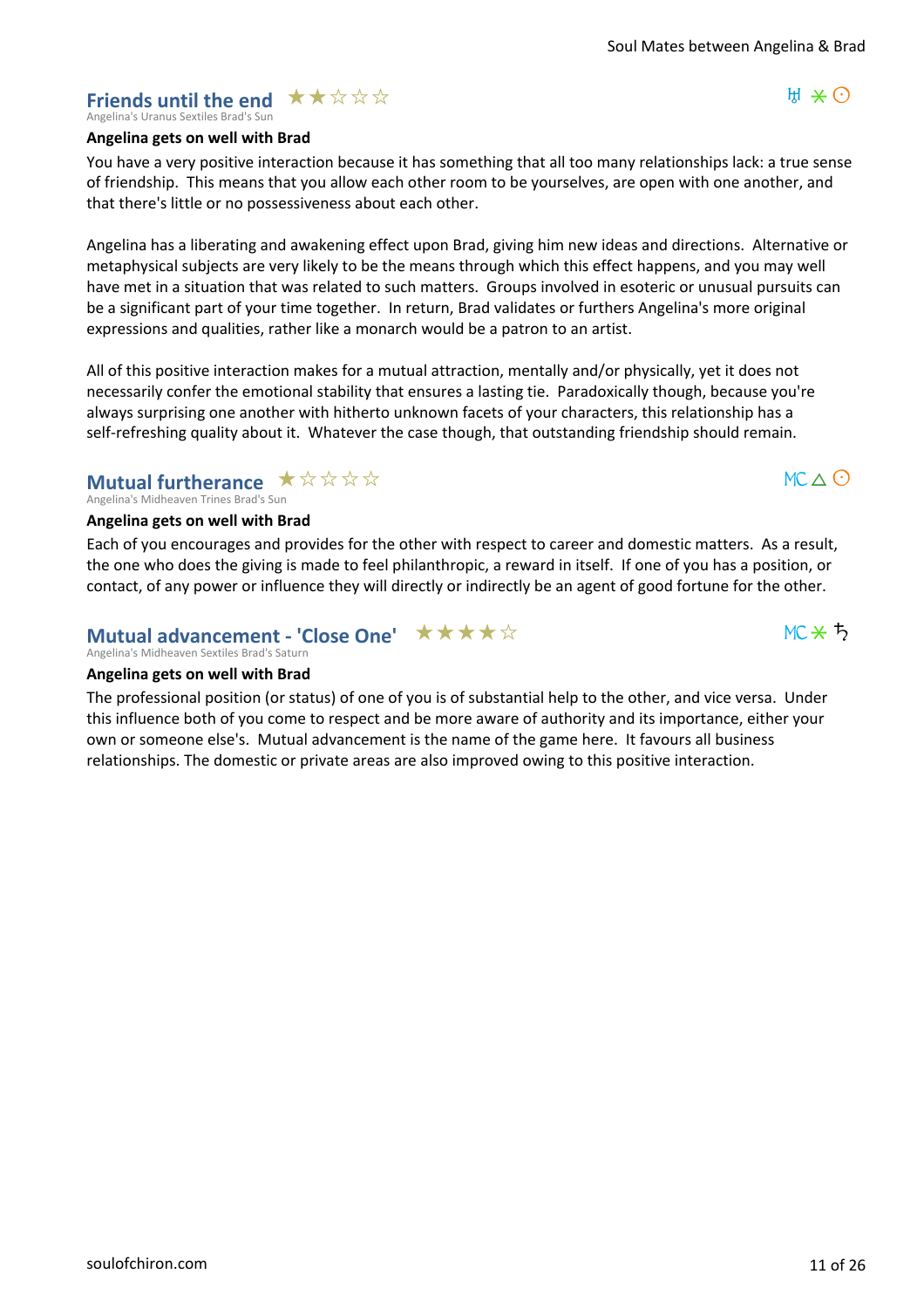# **Relationship Challenges**

These are the interactions that are most likely to produce friction and disagreement - some more than others as the interpretations point out. In fact, they often explain why you were attracted in the first place because they define the deeper reasons for your coming together in that they force both of you to become more self-aware and improve your relating skills or ability to love and be loved.

#### Angelina's Sun Squares Brad's Uranus **The autocrat and the outcast - 'Close One' aat ★★★★☆**

 $O$   $D$   $H$ 

 $O$   $\Box$   $\mathcal{L}$ 

### **Angelina clashes with Brad**

Angelina is inclined to see Brad as being interestingly eccentric, but at the same time, as being a bit of a 'loose cannon'. Brad, for his part, has mixed feelings of admiration and rebelliousness towards Angelina. This interaction could be called "Royalists versus Republicans". Brad is especially outraged by any sign of autocracy from Angelina, and will do all he can to rattle her cage. In return, Angelina will scoff at Brad, or depending upon her personal influence or social position, cause him to feel like an outcast and an outsider whose ideas are totally off the wall.

But Brad will respond to this with renewed revolutionary zeal, which could amount to anything from actually sabotaging Angelina's position, to more subtle psychological tactics, such as detaching himself in a way that piques Angelina's pride. In the end, Angelina needs to be more principled, and Brad absolutely truthful. Angelina is, or appears to be, in the 'ruling position', and as such, should grant Brad credit where it's due for his laser-like perception of how things actually are. And, if Brad is reactionary and uptight, then he himself should wake up to the fact that this is because he is unable to detach himself, and so is, therefore, part of the problem that he is so ready to accuse Angelina of creating.

#### Angelina's Sun Squares Brad's Pluto **Regeneration or destruction - 'Close One'** ★ ★ ★ ★ ★

### **Angelina clashes with Brad**

There's probably a great intimacy between the two of you, but this in itself becomes a problem, especially if this is a sexual relationship. In fact, the sexual dimension is the main area of conflict and power struggle and, consequently, where your relationship could come to grief. At first the feeling of being 'invaded' and 'taken over' is sexually attractive, particularly if Brad is male, but eventually one, or both, of you (but most likely Angelina), would feel laid bare and robbed of your own will. Brad, on the other hand, is rather like a moth drawn to a flame, but the intensity of such a pull could be interpreted by Angelina as being deliberately forceful - and it may be.

In any event, this interaction demands that both of you attain a more conscious awareness of the powerful effect that you can have on others generally, and on each other in particular. It may come as a surprise to you to know that every human being has this power potential in them, but it takes this kind of interaction to spell out exactly what kind of influence it can exert. Consequently, this intense and powerful contact is all too often destructive in some way, either partially, or of the whole relationship.

Basically, it's manifesting the dangers of any negative course either of you have set out upon - probably quite unconsciously, and possibly before your relationship even started. Underhand, or morally questionable, motives on the part of either of you are inevitably brought to a point of crisis. Whether or not you survive such a crisis as a couple, there's still a deep and lasting effect and lesson built into this relationship.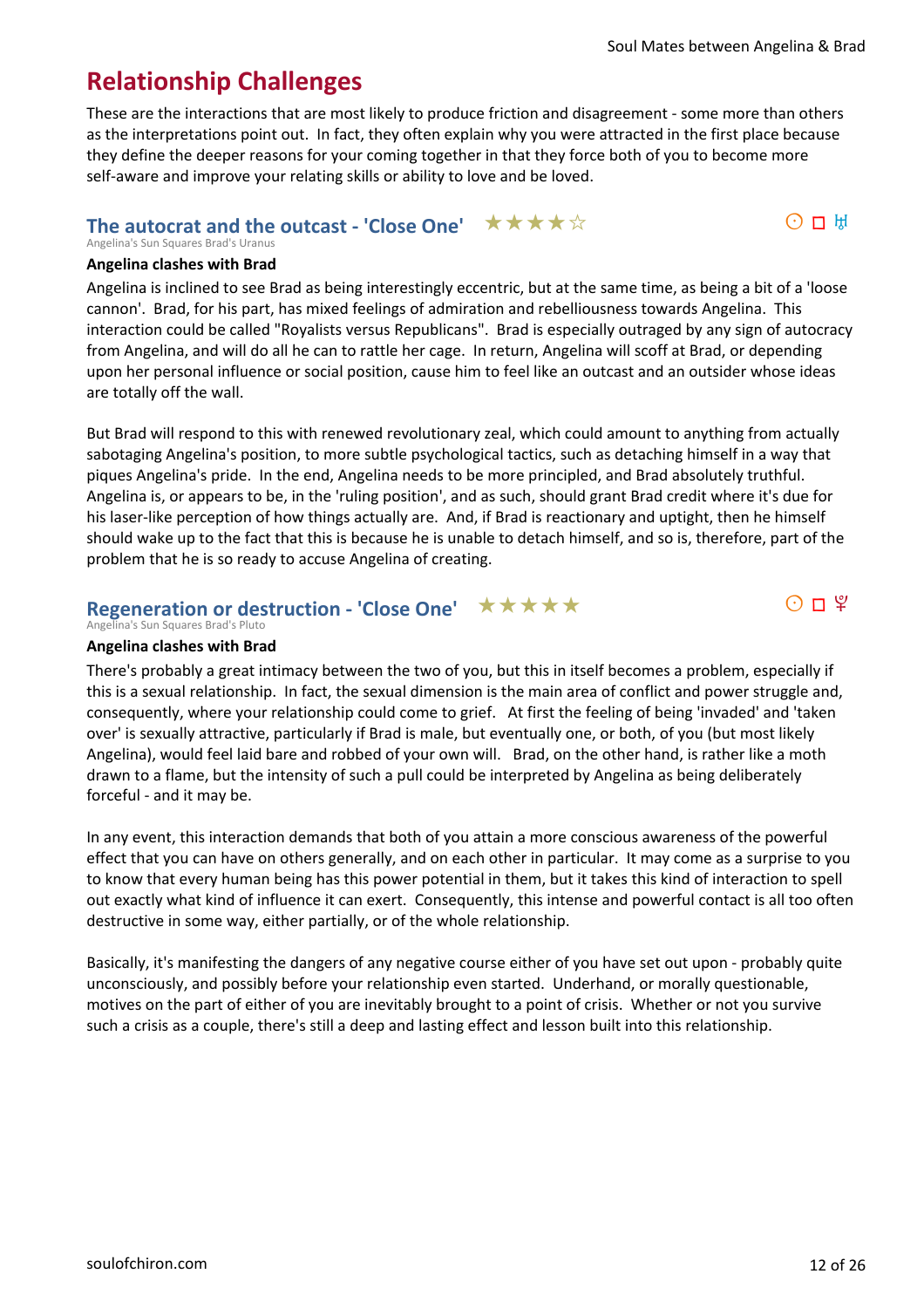$D \cap D$ 

 $D \Pi$   $\Sigma$ 

# **A need to accommodate**  $\star \forall x \forall x$

Angelina's Moon Squares Brad's Moon

#### **Angelina clashes with Brad**

Your backgrounds and habits are different, possibly at odds with each other - or alternatively, there may actually be some sort of friction from the past. It is therefore difficult for you to get in step regarding such things as home and family life, day-to-day co-existence, etc. It is hard for you to find a 'flow' that allows you to relax into a life together.

 There may well be sympathy for one another, but it can be awkwardly expressed - possibly because of the general inconvenience that this interaction brings. Consequently, this interaction can cause a stale feeling to creep into the relationship - because there is not the fundamental 'soil' for it to grow in. It is very likely that your relationship has another agenda other than the lunar, settling down, or home-from-home type of thing.

Sexual interest, or being say, conflicting family members, could be the agenda. Indeed, the emotional difference between you can actually be sexually stimulating, but obviously the shelf life of the relationship itself can be limited - unless of course you are both, rightly or wrongly, prepared to live with such basic emotional discord, and perhaps learn from it.

# **Thinking versus feeling - 'Close One'** ★★★★☆

Angelina's Moon Squares Brad's Mercur

#### **Angelina clashes with Brad**

This interaction seriously affects both of your day-to-day affairs because Angelina lives life in a more instinctive, emotionally led fashion, while Brad bases his activities on logic and work routines. There can, therefore, be disagreements over mundane issues like what food to eat, how to run domestic matters, personal cleanliness, use of time, etc. Habits such as the proverbial 'leaving the cap off the toothpaste' can aggravate Brad, while this kind of order seems irrelevant to Angelina. Angelina may be seen as lazy and dominated by emotional issues such as past involvements and family problems, while Brad is regarded as clinical and insensitive.

If some kind of domestic or mundane, and therefore emotional, harmony is to exist, then Brad either has to get accustomed to doing all those little tasks which Angelina leaves undone, or become a little bit more laid back with respect to these issues. On the other hand, Angelina could learn to order her life partly along rational lines rather than solely instinctual ones, and appreciate the advantages of the everyday maintenance of things.

This interaction is very much a case of meeting each other halfway; which is, after all, the basic remedy for all conflicts. With such a sense of grace, each of you can benefit by learning from the other: Brad to become more emotionally aware (in the sense of being perceptive of feelings) rather than merely being technically 'right'; and Angelina to appreciate that having some kind of method, or intellectual overview, would actually assuage the emotional aggravation that Brad gets blamed for inflicting with his demand for mental order.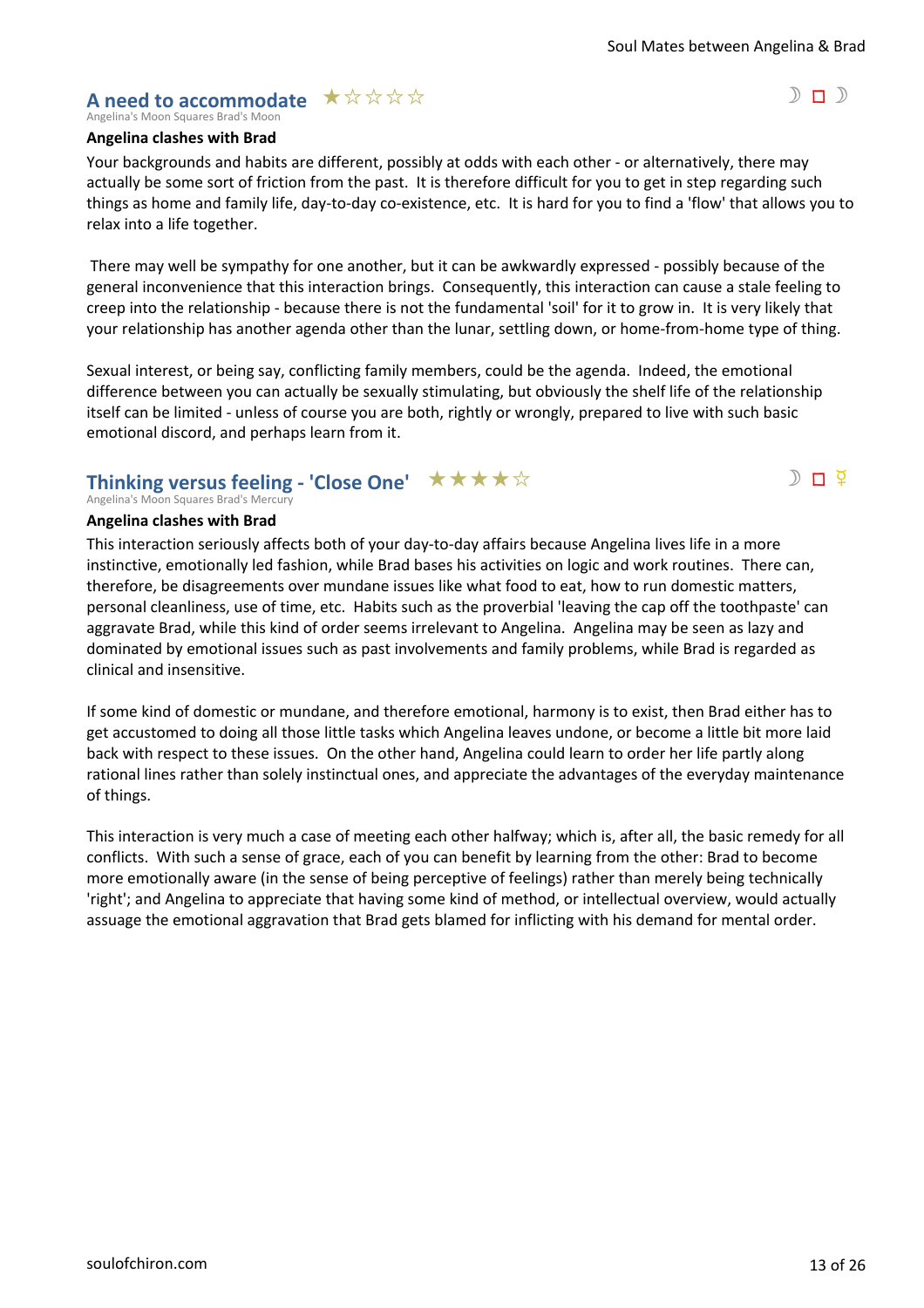$D \Pi d'$ 

 $\Phi$   $\Theta$ 

 $\overline{P}$   $\Box$  MC

# **Fire and water - 'Close One' ★★★★**☆

Angelina's Moon Squares Brad's Mars

#### **Angelina clashes with Brad**

If in close proximity for any length of time, you'll bring out the worst in each other: Angelina's over-sensitivity (born of childhood and past experiences) and Brad's residual anger and desire to get, and act, in spite of circumstances. If you are contemplating getting together for a protracted period, be warned, and give yourselves a trial period with 'get-out clauses' - or just back off altogether.

Barbed remarks and acutely hurt feelings having already arisen would be a danger sign here. If you're already in such a situation it's because your respective unconscious minds deemed it necessary. This means that you both had to become more aware of your emotional fears and impulses, and these very things drew you together. So, it's a case of the fat being in the fire.

Ideally, and put simply, Angelina needs to toughen up a bit and not be so fazed by the slings and arrows of emotional life - or alternatively - not be so comfy or complacent. Equally, Brad had best get in touch with his anger (and the reasons for it) in some way other than using Angelina as a punch-bag. Both of you, if you value your relationship or yourselves at all, may well need to seek professional help in dealing with your respective emotional difficulties. Two hurt children are only too able to hurt one another - and other children, perhaps even your own.

### **Monarch and advisor**  $\star \star \star \star \star$

Angelina's Mercury Opposes Brad's Sun

#### **Angelina has a difference of opinion with Brad**

Essentially, Brad feels in a superior position to Angelina. This is because Angelina only has her point of view to offer or confront Brad with, whereas he has his whole Will and lifestyle to either overwhelm, ignore or approve of Angelina with. Of course, if Angelina is very sure of herself mentally, and Brad's Will is not that developed, it would be a different story - but it would not amount to a balanced or satisfying relationship.

This interaction is, therefore, about Brad taking on board what Angelina has to say, and not just resisting or disapproving out of wounded or threatened pride. Angelina, on the other hand, should see herself as some sort of advisor to a dignitary, and not presume upon her mental connection or prowess. Bearing all this in mind, you can learn a great deal from one another.

### **Out of sync \*\*\*\*\***

#### Angelina's Mercury Squares Brad's Midheaven **Angelina clashes with Brad**

To Angelina's way of thinking and working, Brad abuses his position; whereas Brad sees Angelina as speaking out of turn. It could go the other way, but overall you have conflicting ways of working and co-ordinating.

If one of you is obviously subordinate to the other, like employee to employer, or pupil to teacher, then this may not be too much of a problem, but in any event it means that your working together, or simply being together, can only go so far. This may simply manifest itself as being hard to find time together in the first place.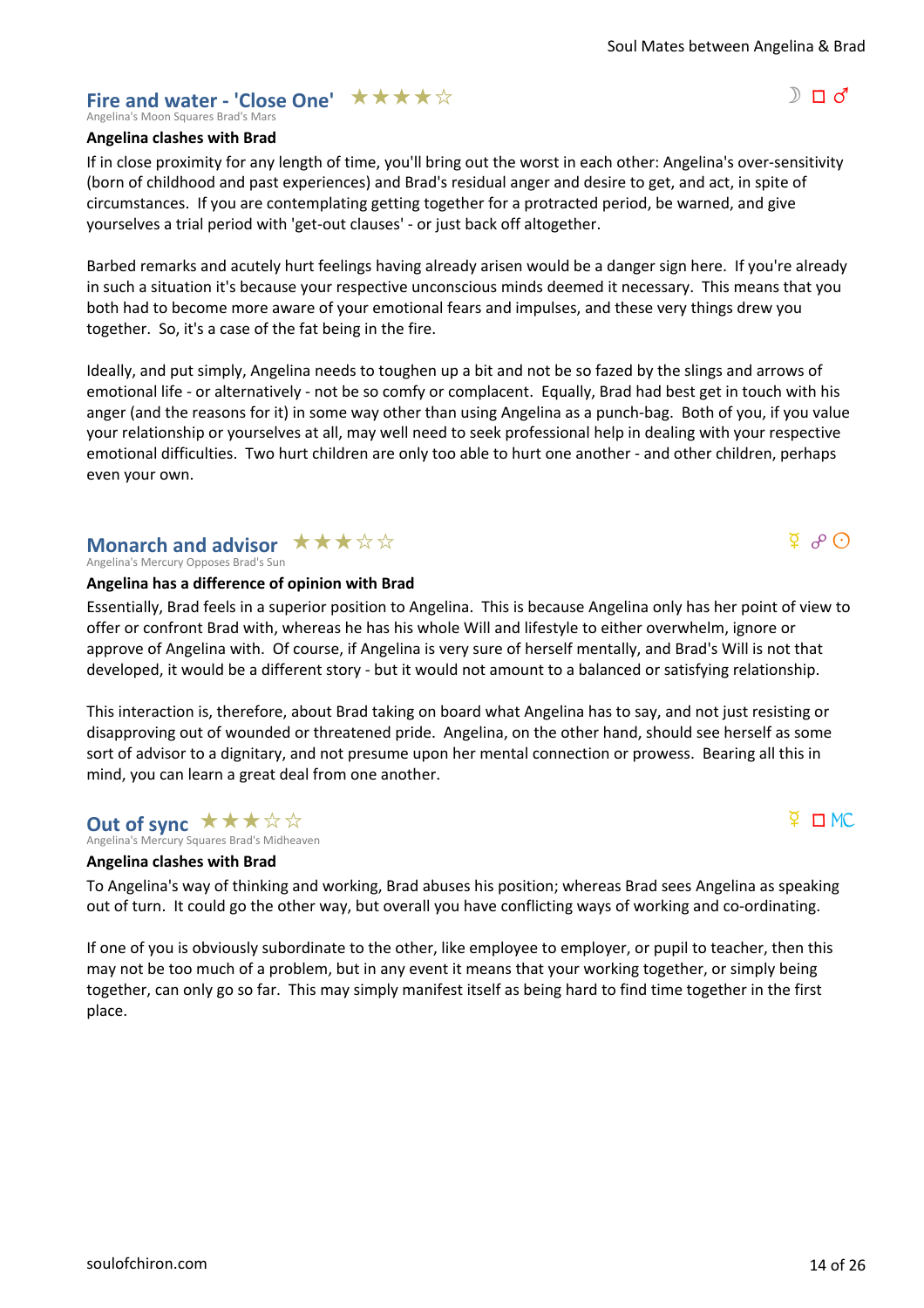### **Just good friends?**  $\star \star \star \star \star \star$

Angelina's Venus Opposes Brad's Moon

 $f \circ g$ 

 $d \Box$ 

### **Angelina has a difference of opinion with Brad**

This interaction creates a soft and tender attraction for each other, but it has an inclination to find you not quite knowing who's supposed to make a move towards anything more dynamic than simply liking and feeling affectionate towards one another. If, because of a more intense feeling between you, things become more intimate, this interaction can cause one of you to want to back out.

If you're both fairly emotionally aware, then you will probably both understand you were mistaken in your intentions. If not, however, in the same way that making the move initially towards one another was awkward, it can be equally awkward trying to pull apart; which, in turn, can wind up with one of you feeling upset and unwanted.

Underlying all this is the probability that Brad is motivated by security needs, but Angelina by pleasure or social ones. Another expression of this combination of such conflicting needs is that you could both become rather indulgent and hedonistic, maybe by way of compensation. When all is said and done, this interaction has really only the makings of 'just good friends' - and very sociable and lively ones at that!

# **Thought versus action ★★☆☆☆**

Angelina's Mars Squares Brad's Mercury

### **Angelina clashes with Brad**

This is an argumentative and disagreeable influence. Hardly a day goes by without one of you finding something which the other person says or does that they have to object to. You irritate each other far too easily for any kind of peace or harmony to exist for long. The reasons for such battles will have their origin in the other 'hard' interactions that you have.

This aspect is not the source of conflict itself, it is simply a means (arguing) that you have of expressing discontent with yourselves, each other, and life in general. It's almost as if you don't want to communicate properly in case you discover something that really needs seeing to.

This mutual irritation, and the bickering that it generates, are not something others like to be around much so don't expect many invitations to social occasions unless you both have dangerously convincing social masks, or have your heads stuck in the sand in the way just described.

This interaction is 'thought' versus 'action'. So Angelina gets annoyed with Brad as she sees him as being permanently at the ideas or planning stage, while Brad regards Angelina as an impulsive fool. You probably both have a point here, but sheer annoyance prevents you both from seeing it.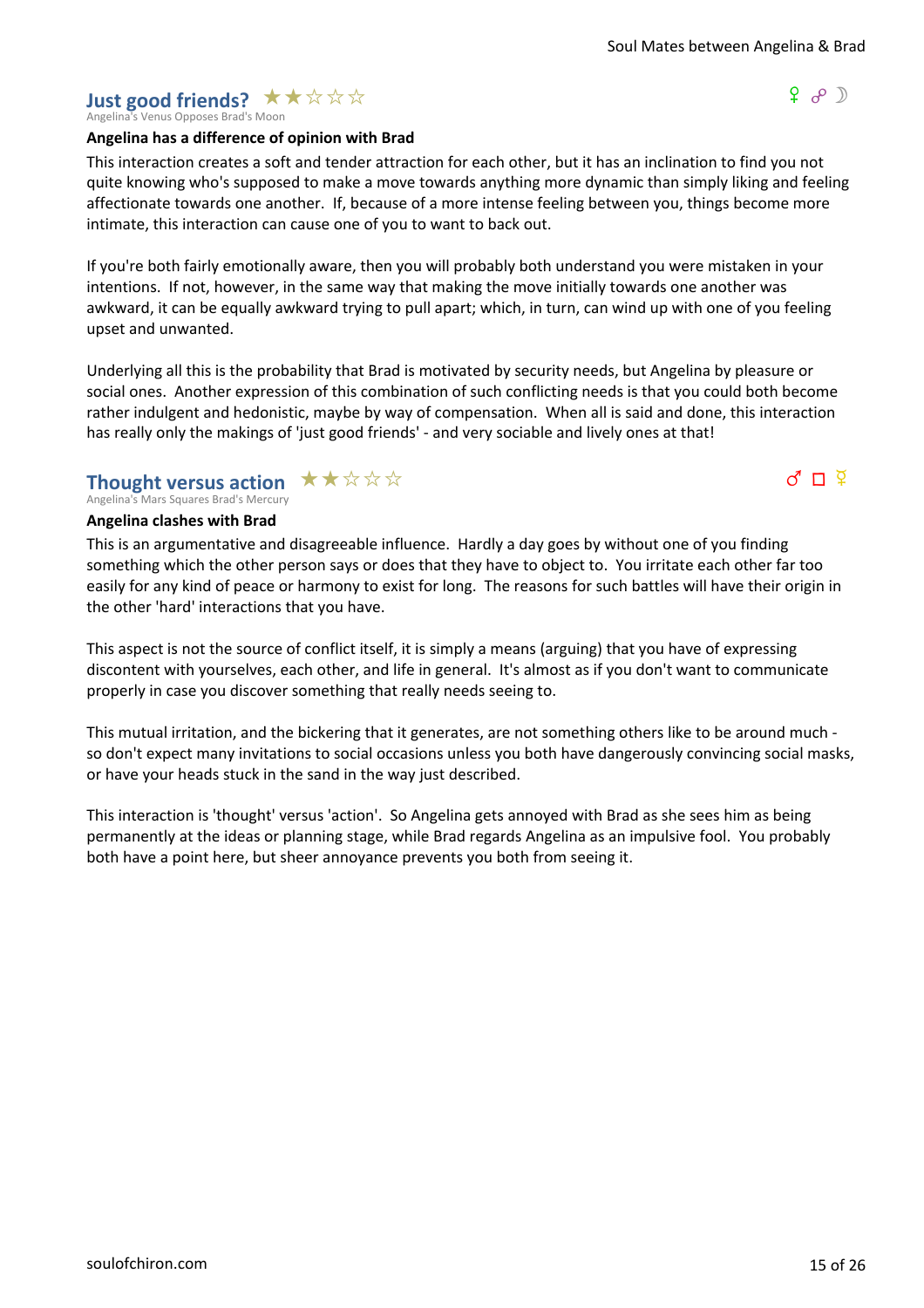$d \Pi d$ 

 $4 \cap D$ 

 $4 \pi$ 

# Sparring partners - 'Close One' \*\*\*\*\*

Angelina's Mars Squares Brad's Mars

#### **Angelina clashes with Brad**

What each of you wants, and the way that you both go about getting it is very different. Consequently, a lot of friction can develop between the two of you. In extreme cases, or if there is little or no indication of love and tenderness in other interactions, such conflict can even get physically abusive. But this won't happen if both of you are of a reasonable and peaceful disposition.

More subtly though, one of you has a different idea of manliness or courage to the other, for example, one of you might see courage as instinctively responding to someone attacking one's family or sense of security - but the other sees courage as holding back, thinking about it, and finding a more circumspect or diplomatic route. Usually, one of you will have a 'hot' reaction, and the other a 'cool' reaction - but you might both be 'hot'! Either way, you can see how this could cause flare-ups or frustrations.

Furthermore, such friction can build up to bursting point if there are more 'peaceful' areas to the relationship that you both try to keep to. A good battle or row once in a while is a healthy thing because it clears the air. However, with this difficult interaction, such may be too frequent or not frequent enough. Ultimately, this interaction could be saying that one or both of you are being challenged to fight, to one degree or another, for their own right to be what they essentially are.

#### Angelina's Jupiter Squares Brad's Moon **Emotional excess**  $\star \star \star \star \star \star$

### **Angelina clashes with Brad**

Although there is a measure of kindness and consideration between the two of you, it is inclined to become a case of emotionally indulging or doting on one another, or conversely, a vague discord caused by the phoniness of such misplaced 'care'. In truth, Brad is after security and home life, while Angelina is after freedom and adventure - but these can be interchangeable.

And so a false sense of security or togetherness can grow out of this. It's as if this interaction happens to make it known to one or both of you that what you have been brought up to need or believe in is not actually appropriate for you as individuals.

This is not a particularly difficult challenging aspect - but it can cause emotional confusion. Exploring what you both really need or believe could reveal that you are more in tune than you thought - or a lot less, which is possibly why you'd be disinclined to do so.

# The general versus the particular - 'Close One' **★★★★**★

# Angelina's Jupiter Squares Brad's Mercury

### **Angelina clashes with Brad**

There can be a lot of talk and not much achieved between the two of you because Brad is concerned with details, whereas Angelina is more interested in an overall view of things. Angelina's philosophical or religious concepts frustrate and annoy Brad's more practical, logical approach.

Angelina's great plans confuse Brad's work and everyday concerns, which, to Angelina, seem piffling and short-sighted. If you could both appreciate that you are each seeing opposite sides of the same coin, then something useful, and inspiring too, could be the result.

Angelina could help Brad to see the bigger picture and gain a better understanding of how his thoughts and ideas could fit into a greater whole, while Brad could assist Angelina in practically, technically and verbally expressing her grand ideas. Other interactions that you have could indicate whether or not you have the emotional harmony to come to this sort of mental agreement.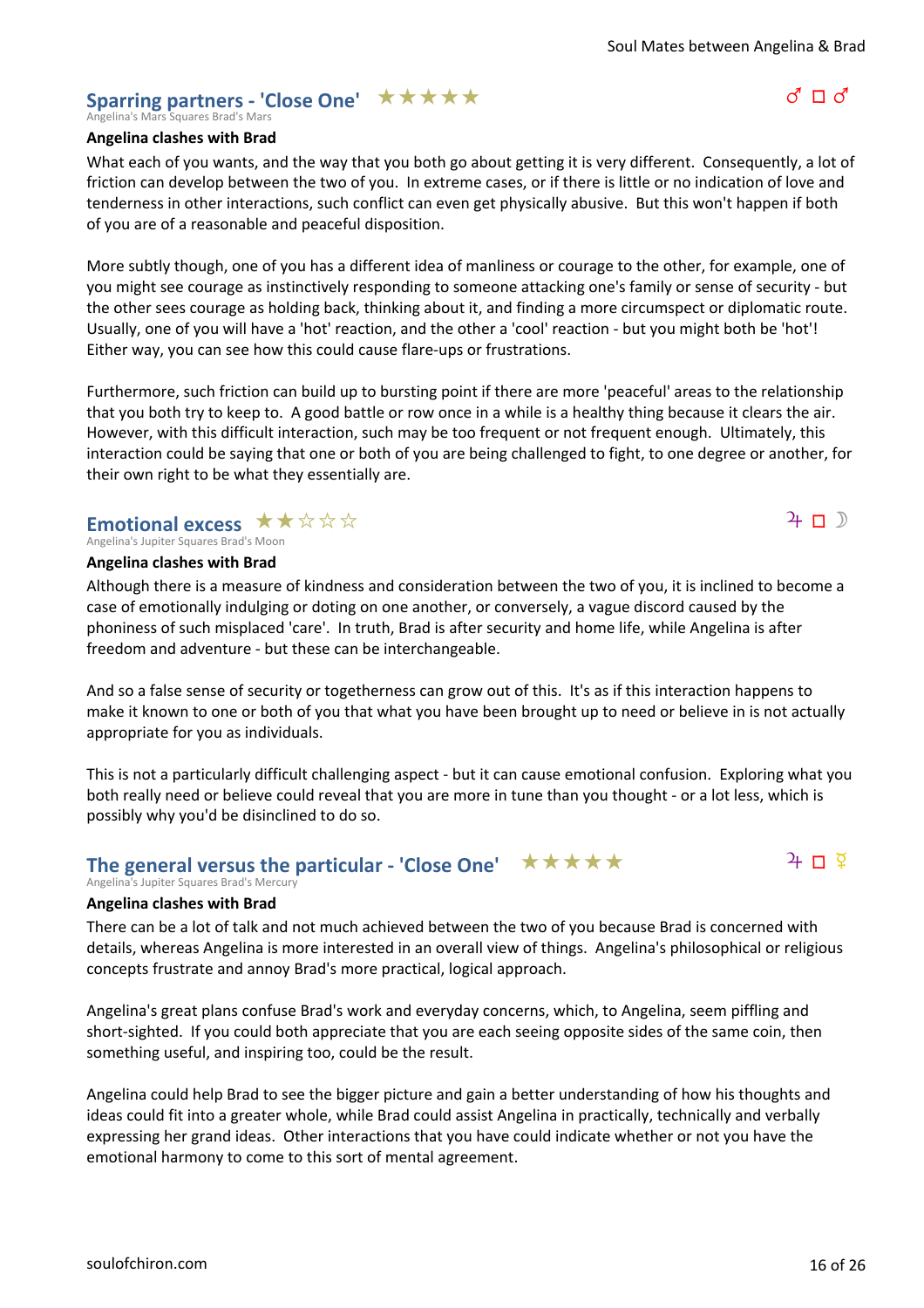### **The road of excess**  $\star \star \star \star \star \star$

Angelina's Jupiter Squares Brad's Venus

#### **Angelina clashes with Brad**

On the face of it you have, or could have, a high old time, because this makes for a pretty indulgent and hedonistic coupling. You encourage one another to seek pleasure and excitement which, although this may come under the heading of 'sowing some wild oats', does find you frittering away time, energy and/or money.

Apart from someone eventually having to pay the piper, or watch their waistline, it can also be an imposition on others who have more serious things to do. Additionally, there is an easy-come-easy-go feel which could be quite upsetting to one of you if they have more earnest expectations of the relationship. Usually, it is Angelina's urge for freedom and experience that can hurt and offend Brad's sensibilities and desire for companionship. Moral issues come to be a major consideration, sooner or later.

# A want of governing principles  $\quad \star \forall \forall x \forall x$

#### Angelina's Jupiter Squares Brad's Ma **Angelina clashes with Brad**

This is a swashbuckling kind of interaction that attracts plenty of adventure and activity, but which doesn't really lead anywhere. It could even get you into hot water - or a brush with the law. Whatever more expansive or philosophical ideas Angelina might have, Brad probably regards them as too academic, boring, or just plain disagrees with them.

Or, Angelina may encourage Brad to act unwisely and then not take responsibility for it. Hopefully there are indications to the contrary elsewhere, but this interaction is rather lacking in the respect and ethics department. Conflicts of belief are a keynote for this combination, which may simply mean that one, or both, of you has yet to find a higher or more enterprising reason for living, and, by this relationship, is being forced eventually to do so.

Essentially, Brad stimulates Angelina's principles by attacking or offending them, thereby forcing her to be more aware of them and develop them. Angelina subsequently comes down heavily on Brad for having so few principles! It could mean that Brad has to either rethink; or leave.

### **Child versus adult ★★☆☆☆**

Angelina's Saturn Opposes Brad's Moon

### **Angelina has a difference of opinion with Brad**

Angelina's sense of order and social correctness is totally at odds with Brad's natural conduct and free-flowing responses. The result is that Brad feels controlled and thwarted by Angelina, experiencing her as being judgmental and unsympathetic. Angelina on the other hand, sees Brad as childish and irresponsible.

It would seem, as is so often the case with hard interactions, that a difficult lesson is here in the learning for Angelina; and because it is a difficult lesson, this interaction can go on for a considerable period of time either until the lesson has been learned, or the inherent difficulties make the relationship untenable.

The lesson here is that each of you should learn to accept that whatever is different to oneself is not wrong. Yet, at the same time, Angelina probably does have a point in that Brad needs to grow up and get the hang of the way of the world. Conversely, Angelina needs to let the child in her out more, have more fun, and remember her dreams - as per Brad's example.

The actual reasons for your becoming involved at all are most likely down to insecurity on Brad's part, and loneliness on Angelina's - a sad, but not very promising, recipe. If there was enough objectivity, a deal could be made here, but alas, objectivity is the very thing Brad is learning, and Angelina would have to shoulder most of the worldly responsibilities.



 $4 \pi d$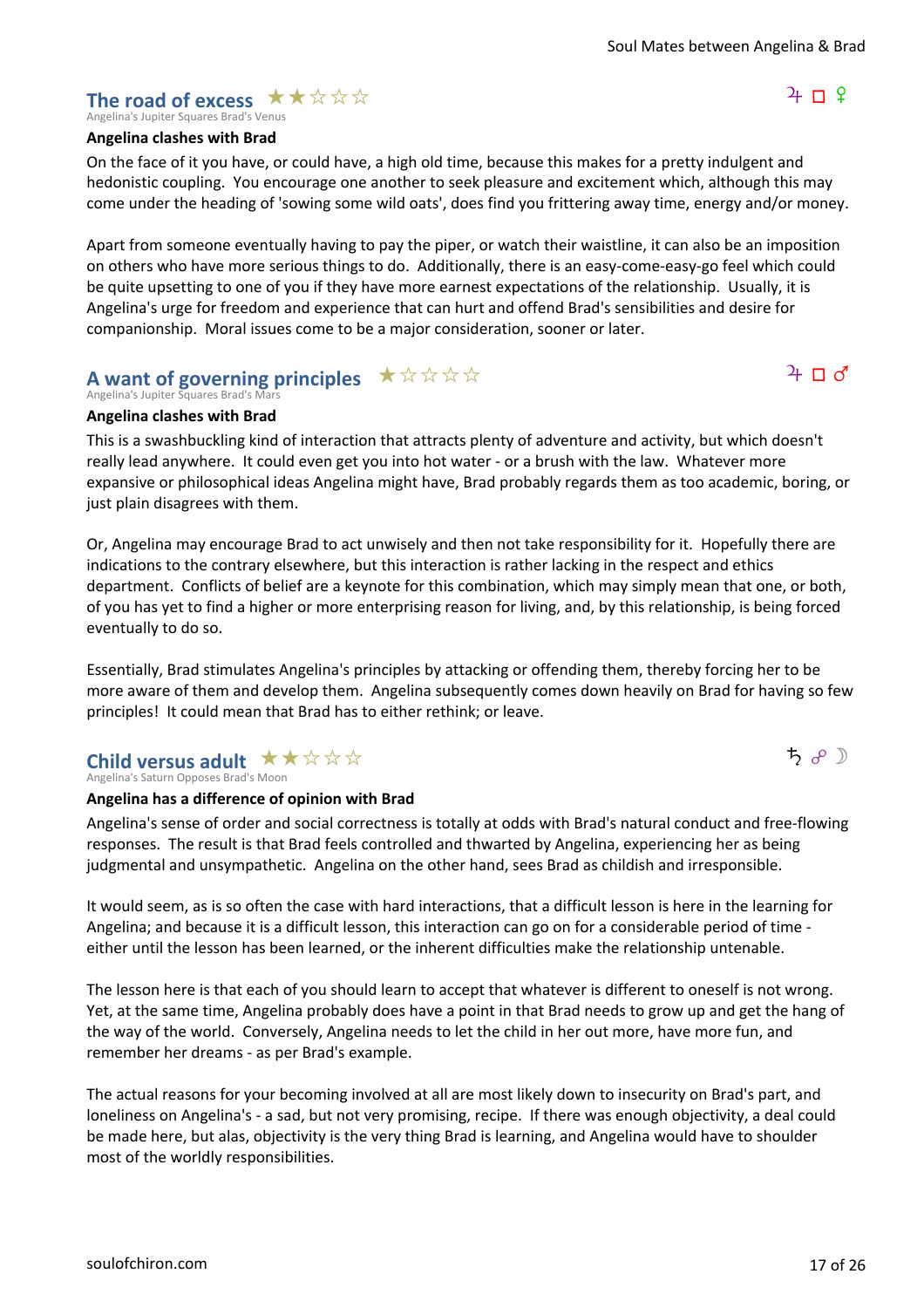# Spark versus flint - 'Close One' \*\*\*\*\*

Angelina's Saturn Opposes Brad's Mercury

#### **Angelina has a difference of opinion with Brad**

Brad is full of mental agility, being able to spark off, and connect with, whatever presents itself - especially when, conversely, Angelina has a plan, structure or agenda that all things must somehow keep to. And so it can be seen that Brad would be regarded by Angelina as shallow and flippant, flitting off in whatever direction his interest took him.

To Brad, Angelina seems too serious by far, and in need of lightening up. Angelina will do her best to discipline and train Brad to be more constructive in the area that she deems he needs to be so - and Brad would do well to take some of this on board. But, by and large, Brad will find this tiresome, especially if he already has his own work cut out for him by his own choice.

Angelina, for her part, is learning (in an oblique way) that there is something about herself that is just not easily understood. Overall then, this is a dry combination that would find its most appropriate place in a relationship where Angelina is supposed to be the one in authority, and Brad is supposed to be the one who is learning some dull (but necessary) lesson.

In this way, it may be seen how you are actually interdependent, like spark and flint usually are. Communication between the two of you is rather thin and one dimensional, and at best, merely functional.

# **Love versus duty ★★☆☆☆**

Angelina's Saturn Opposes Brad's Venus

#### **Angelina has a difference of opinion with Brad**

This can be very difficult to handle because, as planetary energies, Brad and Angelina are at odds with one another - Brad being love and play, Angelina being duty and work. And so this antipathetic theme can play itself out - or have to work itself out - through your relationship.

Brad could appear frivolous or superficial to Angelina, whereas she may seem inhibited or limited by her own feelings or responsibilities. Basically, Angelina is liable to feel unloved or be unloving, and Brad is more socially flowing or even fancy-free. In the end it's a case of both of you being committed in your own individual ways. Brad will have to melt Angelina's wall, while Angelina should learn to be more trusting and a little less stiff.

Put more simply, Angelina is learning to love, and Brad should be a good example of love but, the inherent danger is that Brad could resort to game playing or capriciousness in the face of Angelina's apparent coldness. Needless to say, such conduct would only increase Angelina's reserve.

Possibly, you may both have to look long and hard at what your real motivations are for being in this relationship because, without such serious reappraisal, a sizeable wedge could grow between you, leading to eventual separation. It should always be borne in mind that time is a very important factor in the development and learning that this interaction demands.



 $5$   $\phi$   $9$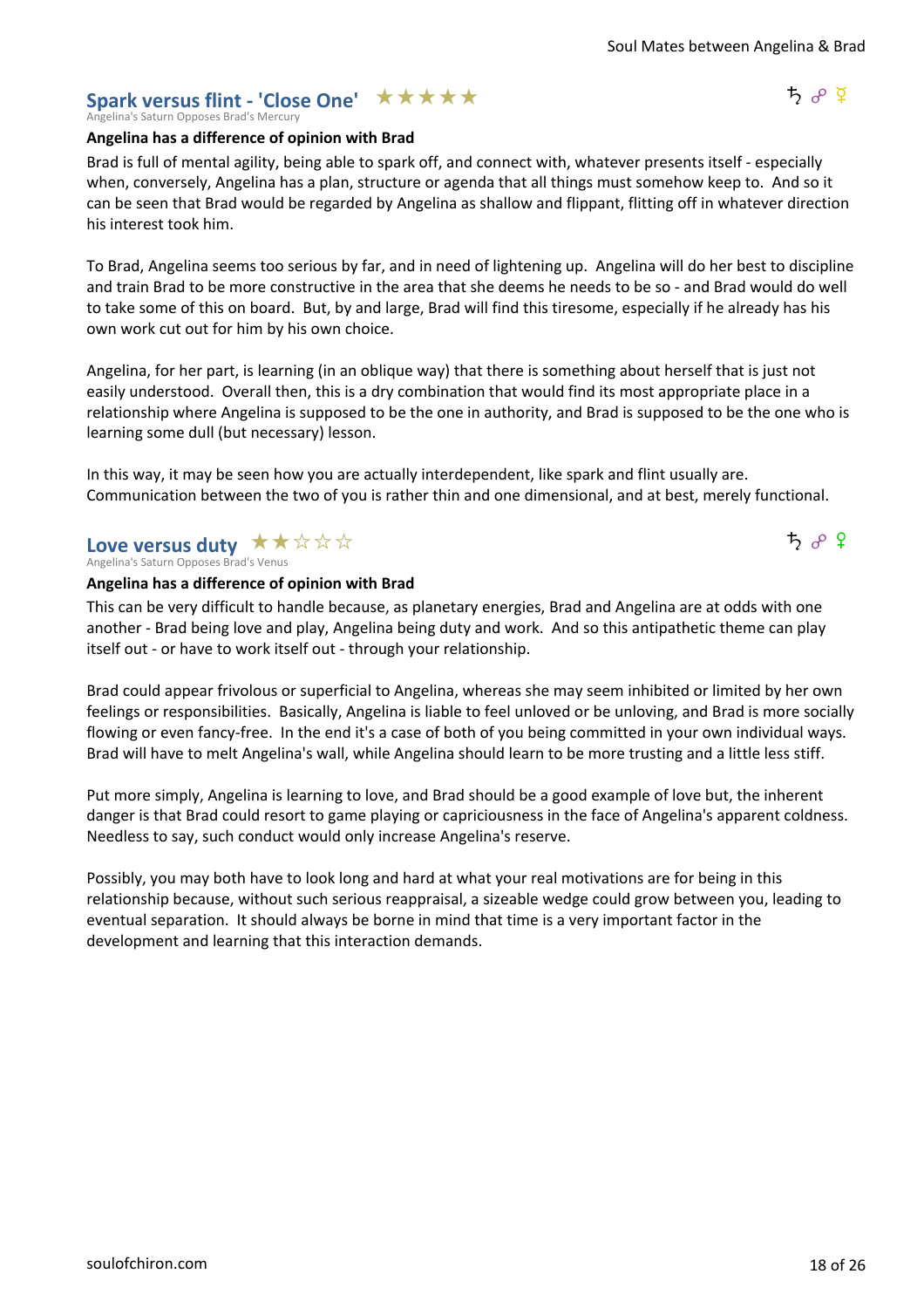$\hbar \partial \rho d$ 

 $H \Box$ 

# **Irresistible force meets immovable object**  $\star \forall \forall x \forall x$

Angelina's Saturn Opposes Brad's Mars

#### **Angelina has a difference of opinion with Brad**

This is one of those 'irresistible force meets immovable object' situations. And when one of you says or wants 'go', the other says or wants 'stop'. So this can be a very wearying kind of interaction if some ground rules are not established like, for instance, "I'll do what I want my way, but I won't expect you to do so as well, or even approve of it"; or, "I shan't judge you for the way you do what you do".

The trouble here is, of course, not seeing 'eye to eye' in the first place, so sitting round the table may not exactly be on the cards. Therefore, one of you will have to be particularly sure of their act, so as not to feel pushed or restricted, by the other. In fact, this is probably what this interaction is actually in aid of enforcing becoming more independent, that is - not least of all because circumstances thwart your desires and simply do not allow you to have, or be, with one another in a usual or comfortable manner.

If yours is a sexual relationship it will eventually pan out to be a hard learning experience in this respect. This could come as surprise because at first the 'irresistible force' and 'immovable object' see each other as a challenge and so feel attracted to one another. But before long your moods and desires will be felt to be very out of phase, complete with the headaches and other excuses that are made.

In any event, the blocking of each other's attempts at assertiveness, or the attacking of whatever position each of you hold, will become a problem. To Brad, Angelina is too slow, withdrawn or cautious; to Angelina, Brad is too impulsive, coarse and unthinking. In the end, one of you, Angelina, is learning to stand her ground, and the other, Brad, is learning to state his case. If this is done with integrity, then you can come to respect one another for being what you each are in your own right, and for having taught one another to establish this very thing.

# **Closeness versus distance ★★★☆☆**

Angelina's Uranus Squares Brad's Moon

#### **Angelina clashes with Brad**

Brad's needs for comfort and security are denied by Angelina's erratic nature and her urge for freedom and independence. Brad should therefore view this interaction, when not given its due, as having no place in a stable and enduring relationship. This is more of a home breaker than a home maker, and its agenda is that of breaking any outworn (or mistaken) attachments that Brad has to mother, home or thoughts of matrimony. The same could also apply to Angelina, because social conditioning may even have caused her to go against her innate need for space to develop.

So strong is this interaction's power to break conventional moulds, that it will disrupt the social and domestic lives of those around you as well. The unpredictable and unstable nature of this aspect can be very upsetting to Brad, and irritating to Angelina. Paradoxically though, such is the excitement caused by this coupling that it can go on, spasmodically, for quite some time. That is, until Brad is somewhat freer from his claustrophobic ideas of emotional closeness, and until Angelina understands that she is essentially just a catalyst for this process, or that she needs to be more emotionally attuned, or available.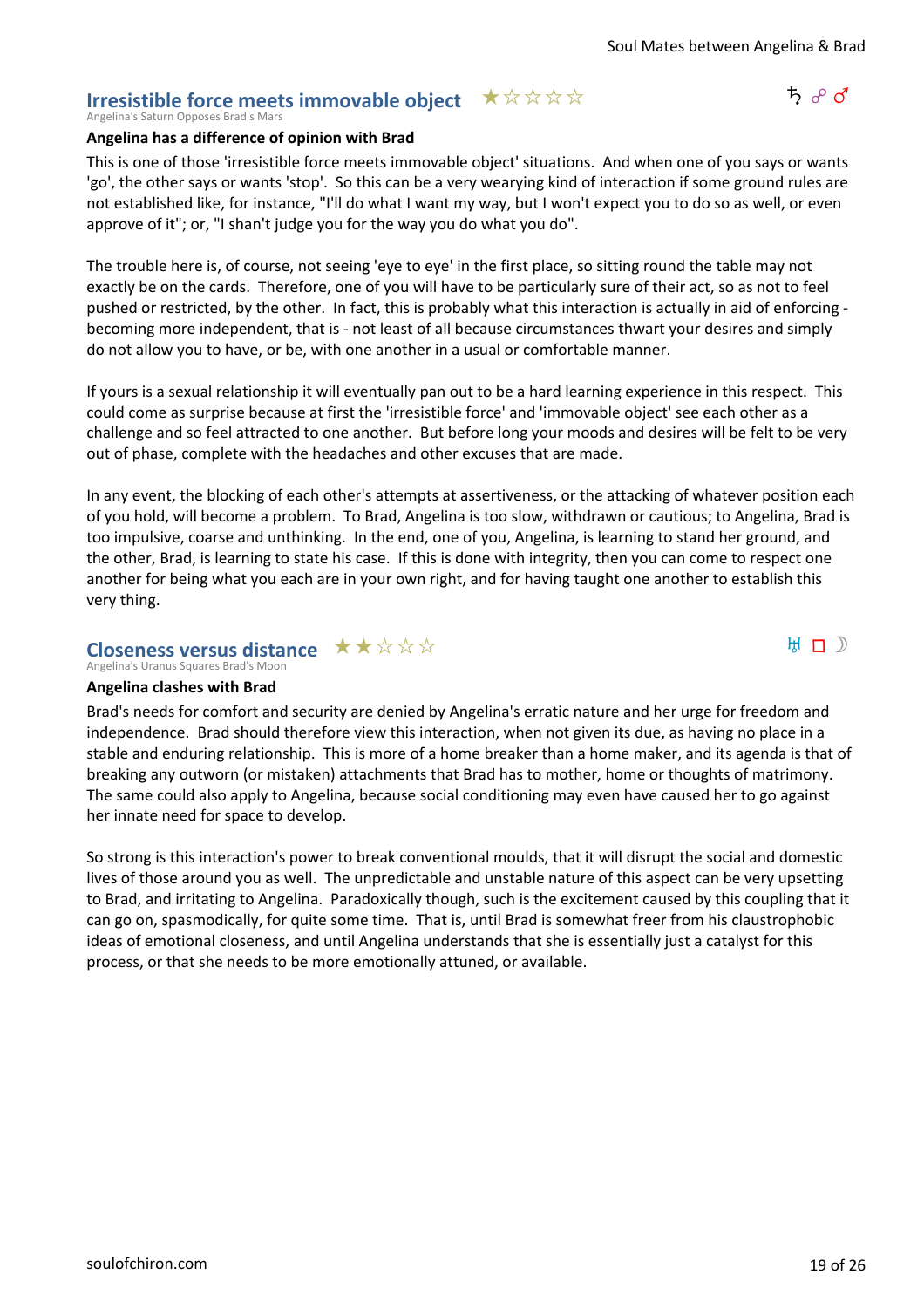$H \nightharpoonup$   $\Omega$ 

### **Rude but irresistible awakening**  $\star \star \mathbb{X} \times \mathbb{X}$

Angelina's Uranus Squares Brad's Venus

#### **Angelina clashes with Brad**

Angelina gives Brad a sharp shock as to his real worth and attractiveness. Quite unceremoniously, Angelina will expose what's beautiful or ugly, talented or dull, about Brad, and he finds all of this quite irresistible, even though it gives him such mixed feelings about himself and Angelina.

It can be seen why this peculiar reaction exists between the two of you in the myth of the god Uranus and the goddess Venus. Uranus was the 'god of gods', Heaven, who lay across Gaia, the Earth, and Creation then came about.

One of his sons, Saturn, strongly disapproved of his random way of ruling and deposed him by scything off his sexual organs and casting them into the sea. From the blood and foam of his severed genitals Aphrodite ('born of foam') or Venus was born.

So you can see where those feelings of alienation came from - especially of the sexual variety! But the symbolism of this is that Uranus wants his power back and Venus wants the freedom to wield it.

So Angelina, the 'awakener', thinks if Brad, the 'lover', is still around after so much fast and loose treatment, then he must love me'. Unfortunately, this doesn't work because all Angelina is getting from Brad is the measure of his lack of self-love, which perfectly reflects her own lack of self-love.

All of this is important to understand because it explains why you're so attracted to one another, yet fail to mesh in so many other areas of your respective lives.

In a quirky way, you're both learning one of love's most important lessons: You can only truly love someone else as much as you love yourself. If this relationship is handled right - which means not expecting it to be predictable - then you could both go some way towards loving the 'unusual' or 'outcast' in yourself more, and in each other too.

### **The sexual laser** ★★★☆☆

### $\mathfrak{P} \sqcap \mathfrak{C}$

Angelina's Pluto Squares Brad's Mars

### **Angelina clashes with Brad**

There is an element of danger in your coming together. If there's something dark, brutal, or negative in one or both of you, your relationship together could bring it to the surface. This does not mean to say you expose it for all to see, because there's a definite aura of secrecy in what you do together. This secrecy may involve certain taboos and/or emotional leverage.

Angelina is more likely to have a stronger idea of the implications of Brad's actions - rather like a gangster to a punk! Because of this, Angelina will subtly, or covertly set about curbing anything Brad is doing that she disapproves of. In return, or rather in retaliation, Brad will aggravate Angelina's innermost fears - especially those of losing self-concealment or any kind of power.

Unless you become wise and cautious before the event, somewhere along the line, one or both of you will experience a crisis, small or large, that serves as a reminder from the unconscious of just how dangerous playing with fire can be - the 'fire' mostly likely being base desire or deep rage. The sexual side of your relationship - actually, more of a core element than merely a 'side' - can also be quite destructive or degrading, although initially very thrilling.

But you're testing each other's power and survivability, so your relationship could be seen as a battleground where deep emotional truths are brought to the surface quite cathartically. The only really positive expression of this interaction is one of refining the raw and basic energies that it evokes, and using them to heal, either each other, or others generally. For this to be the case, a distinct spiritual maturity, either learned or already present, would be an absolute essential. All in all, what you have here could be called 'The Sexual Laser'.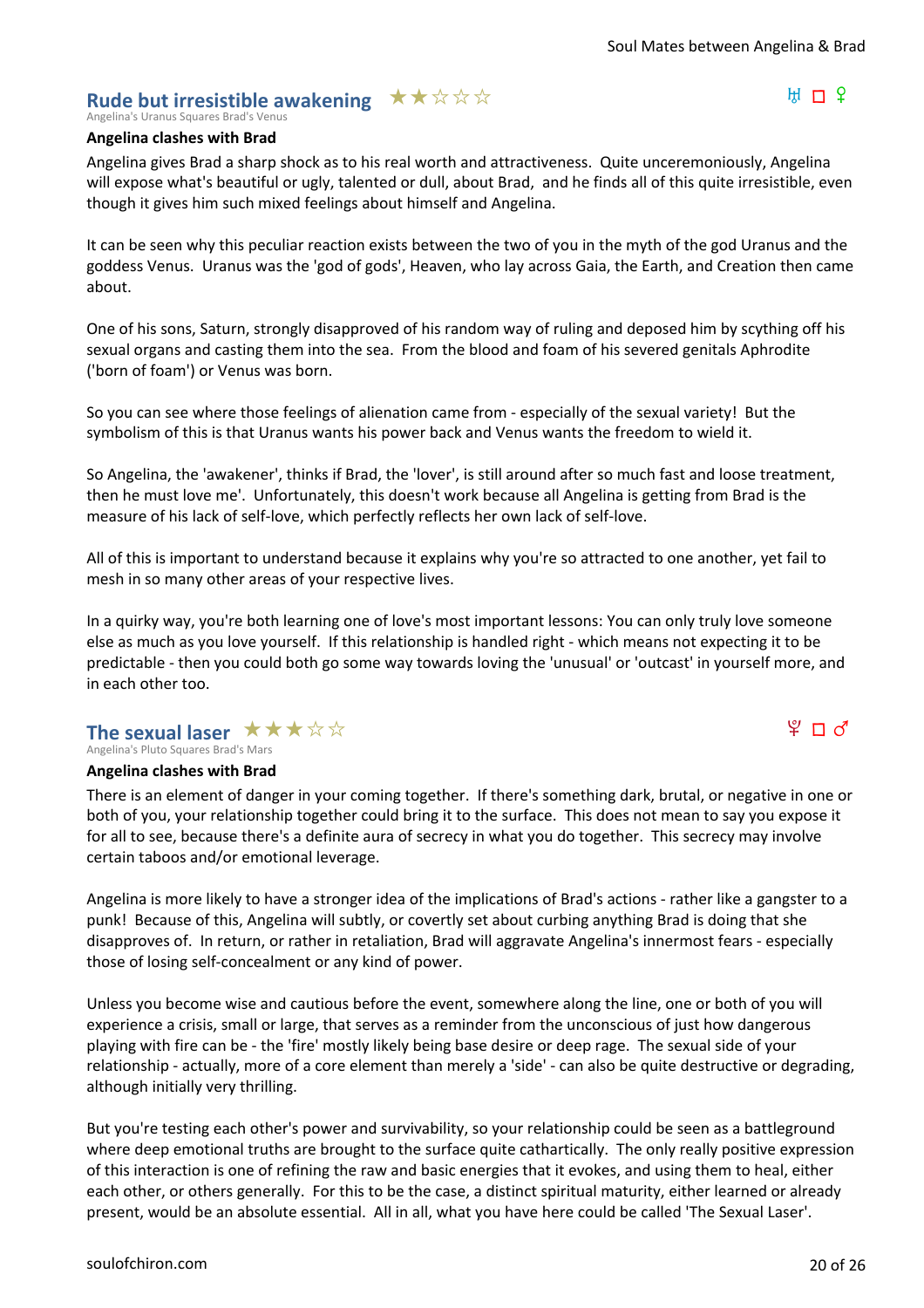# **A clash of backgrounds**  $\star \star \star \star \star \star$

Angelina's Midheaven Squares Brad's Moon

### **Angelina clashes with Brad**

Your family, social and cultural backgrounds differ; or at least your experience of them does. This means that you find it hard to coexist for long in the same place, be it professional or domestic. Your habits and practices don't gel, and so lead to a feeling of not 'belonging' with one another, despite whatever other attractions might exist between you.

# **Out of sync - 'Close One' ★★★★**☆

Angelina's Midheaven Squares Brad's Mercury

### **Angelina clashes with Brad**

To Brad's way of thinking and working, Angelina abuses her position, whereas Angelina sees Brad as speaking out of turn. It could go the other way, but overall you have conflicting ways of working and sorting things out.

If one of you is obviously subordinate to the other, like employee to employer, or pupil to teacher, then this may not be too much of a problem; but in any event it means that your working, or simply being together, can only go so far. On the other hand, this aspect may simply manifest itself in the form of it being hard to find time together in the first place.

# **Business and pleasure don't mix about**  $\star \star \star \star \star \star$

Angelina's Midheaven Squares Brad's Venus

### **Angelina clashes with Brad**

Although there's a fun aspect to work interests, the two of you could fall out where these wires get crossed. For example, this could take the form of one of you feeling taken advantage of - which could be the result of not being assiduous enough when called for - with the other feeling that they are feckless and not pulling their weight. The social and romantic interests of one of you also interfere with the career and status of the other. If the two of you can learn to determine and maintain the distinction between work and play, this Inter-Aspect need not be too much of a problem.

# **Independence versus status**  $\star \forall x \forall x \forall x$

Angelina's Midheaven Squares Brad's Mars

### **Angelina clashes with Brad**

Brad can be felt as a thorn in Angelina's side, particularly with respect to her professional or domestic position. Brad may be tolerated, or even enjoyed, as a loose cannon, but only so far. For his part, Brad can see Angelina as part of the 'establishment' in that she appears superior, or has more material or emotional might. But, Brad is actually more of a free agent, whereas Angelina is tied to certain procedures and responsibilities that he finds heavy and stuffy. Brad may have a point, but this could simply conceal feelings of powerlessness.

# $MC \Pi \nabla$

 $MC \Box$   $\Omega$ 

 $MC \Box$ 

# $MC \Box C$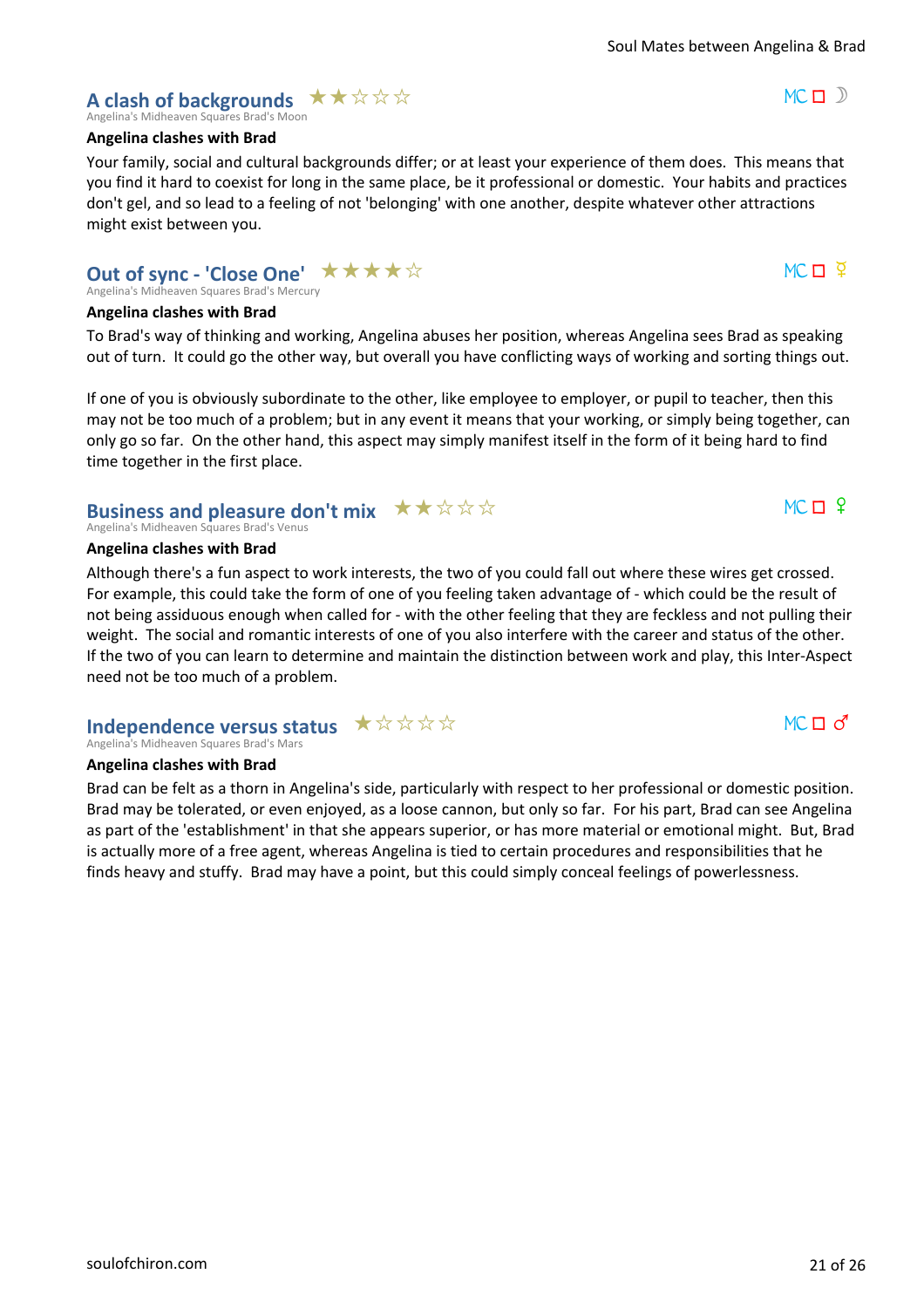# **Socio-Cultural Interactions**

These Inter-Aspects consist only of the slower-moving Planets. These are Jupiter and Saturn, sometimes called the Social Planets, and Uranus, Neptune and Pluto, the so-called Transpersonal Planets as they go beyond the individual and have more to do with generations and the shaping of cultures and civilization itself. So they show how two people interact at these levels.

In some cases these interactions are hardly noticeable for they are absorbed into one's social and cultural milieu and not experienced as anything that 'personal'. However, by being made aware of them one is able to see advantages and setbacks that were previously 'invisible' and can thereby increase or reduce them.

In other cases, especially when one of the Planets involved figures strongly in other interactions, or is a Close One or a Double Whammy (see Introduction above), such Inter-Aspects can be felt to be very significant.

### **Moral accord**  $\star$  $\forall$  $\forall$  $\forall$  $\forall$



 $4 * 5$ 

Angelina's Jupiter Conjuncts Brad's Jupiter

### **Angelina relates intensely with Brad**

Your philosophies and cultural values are probably quite similar, which would allow you to function well together in educational or religious pursuits, or to enjoy travel and exploring together. A good-heartedness exudes from your being together which is warming and consoling both to yourselves and others. You also share similar ideas on what's right or wrong, particularly in the moral sense.

All of this means that you could go far together but, at the same, time you're quite generous towards one another and don't, as a rule, lay too much claim upon what each of you should do, or where you should go individually. At times, however, you could try to 'manage' each other and make out that you know what's best for them. Another danger with this generally positive interaction, is that you could encourage each other's excesses, but, as a rule, your overall enthusiasm and goodwill tends to make these transgressions acceptable. You could even trim such excesses into something positive.

### Sound support  $\star\star\star\star\star$

Angelina's Jupiter Sextiles Brad's Saturn

### **Angelina gets on well with Brad**

If you have other interactions that indicate emotional and personal harmony and stimulation, then you'll find that you also have an aspect to your relationship here that is both enterprising and practical, confident and reliable. With Angelina supplying the vision, and Brad establishing the structure, you can build a relationship that in some way positively contributes to your society as a whole.

On a personal level, Angelina's expansiveness and optimism keeps Brad from getting too earthbound and downcast, while he makes sure that her ideas are grounded in common sense.

This can be a relationship that goes from strength to strength, if, as I say, there is more that just this mix of Angelina's sense of growth and Brad's sense of order. Otherwise, you'll be culturally, socially and religiously in tune - and on a business level too maybe, but without the interpersonal feelings of love and care it would be a bit like dough without the yeast or heat to make it into bread.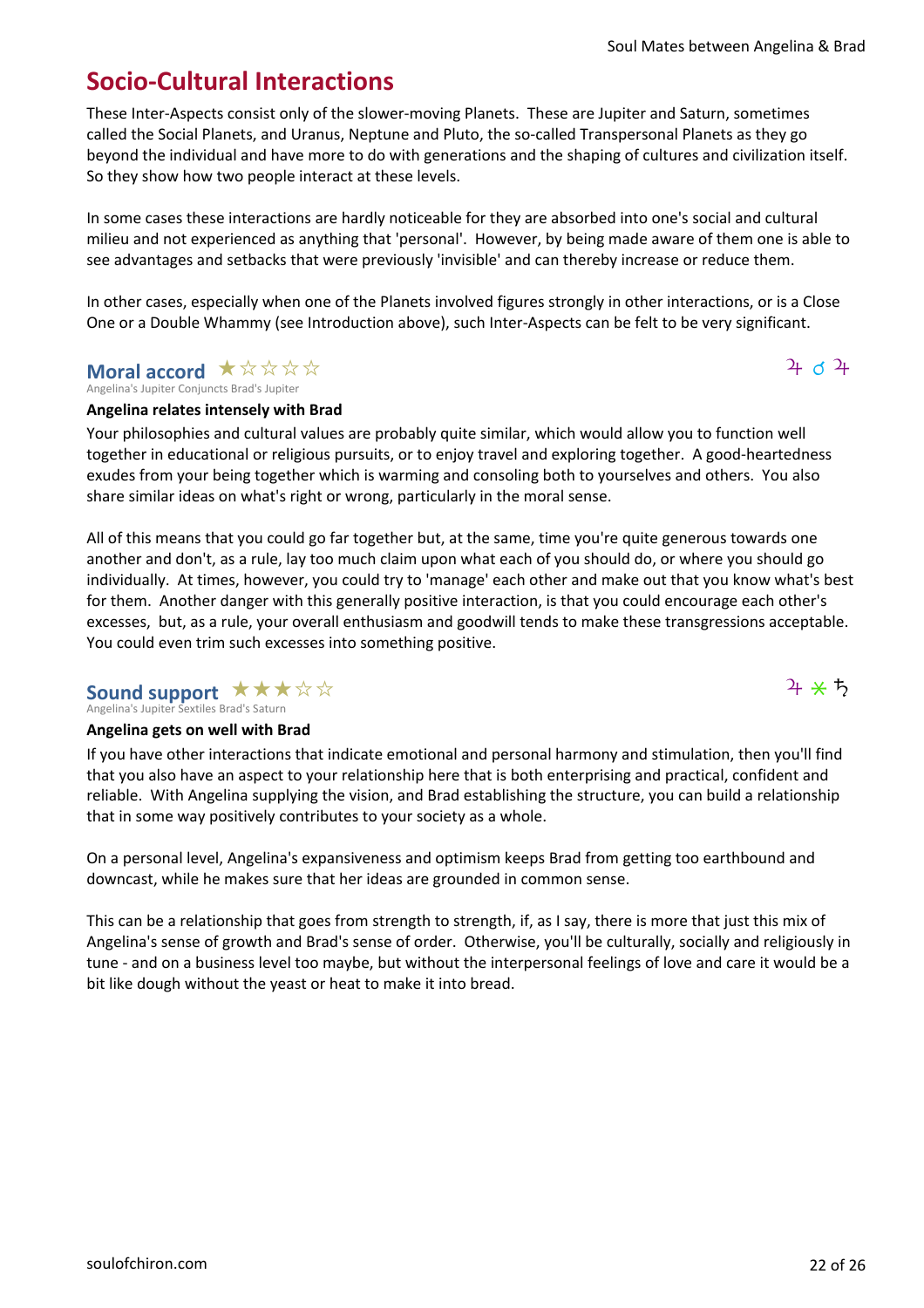# **The realist and the idealist**  $\;\star\!\stackrel{\star}{\times}\!\stackrel{\star}{\times}\!\stackrel{\star}{\times}\!\stackrel{\star}{\times}\!\stackrel{\star}{\times}$

Angelina's Saturn Squares Brad's Jupiter

#### **Angelina clashes with Brad**

Angelina sees Brad as impractical and over-indulgent, while he regards her as purblind, too reliant upon status and rules, and possibly as a stick-in-the-mud. In truth though, this difficult interaction is in aid of teaching both of you that creating a balance between these two sides of life - namely, growth and limitation - is highly important.

As the Chinese philosopher Lao-Tzu said, "If you wish to contract something, you must first let it fully expand". This counsels Angelina to let Brad go off on his flights of fancy, possibly fall flat on his face, and come back the wiser, but what can stop Angelina doing this is her own fear of taking chances or thinking big.

So, on the other hand, Angelina could learn a lesson or two from Brad by having more faith in life. Underlying all of this can be a fundamental difference in your respective socio-cultural backgrounds and values. Brad is looser and fancy free, while Angelina is structured and more formal.

You both have something to offer one another, but deeply ingrained standards and opinions will be forced to the surface by the very conflict itself. In the process, hopefully, both of you will consciously choose the best of each - and discard whatever inherited beliefs and conditions are constricting, outmoded or useless.

#### Angelina's Saturn Trines Brad's Neptune Creative teamwork - 'Close One' **★ ★ ★ ★ ★**

### **Angelina gets on well with Brad**

You have a great thing going for you both here because each of you takes care of (and teaches) the other just what they need to have, or know, at the time. The underlying reason for this is because Angelina has a sound grip on reality just where Brad doesn't, while he is aware of another dimension of reality that can greatly relieve and enlighten Angelina.

More precisely, Brad gives Angelina a practical awareness of her psychic abilities and insights, and of how she perhaps carries out her duties in more (or better) ways than she had allowed herself to think. Angelina gives substance to Brad's vision and imagination - possibly furthering a creative venture - as well as allaying any unfounded anxieties. As a team, you would be very successful and effective where both a sense of form and imagination is required - like, for instance, film-making, speculation or psychotherapy.

# A business like arrangement  $\star \star \star \star \star \star$

# Angelina's Saturn Sextiles Brad's Pluto

### **Angelina gets on well with Brad**

This is an extremely down-to-earth interaction with Angelina helping Brad find his place in the world, and giving stability to his insights or feelings of loneliness. Brad's part of the 'deal' - because this is what this aspect of your relationship amounts to - is to confirm or intensify Angelina's sense of authority at a deep level.

At the same time, Brad will also eliminate Angelina's dead wood - sometimes quite ruthlessly. Angelina won't give in easily here, but this is what gives Brad's persistence the seal of approval. This no-nonsense element of your relationship is bound to profit both of you, no matter whatever else happens. You have the businesslike side of relating in hand, and as such this helps a business partnership.





 $5D4$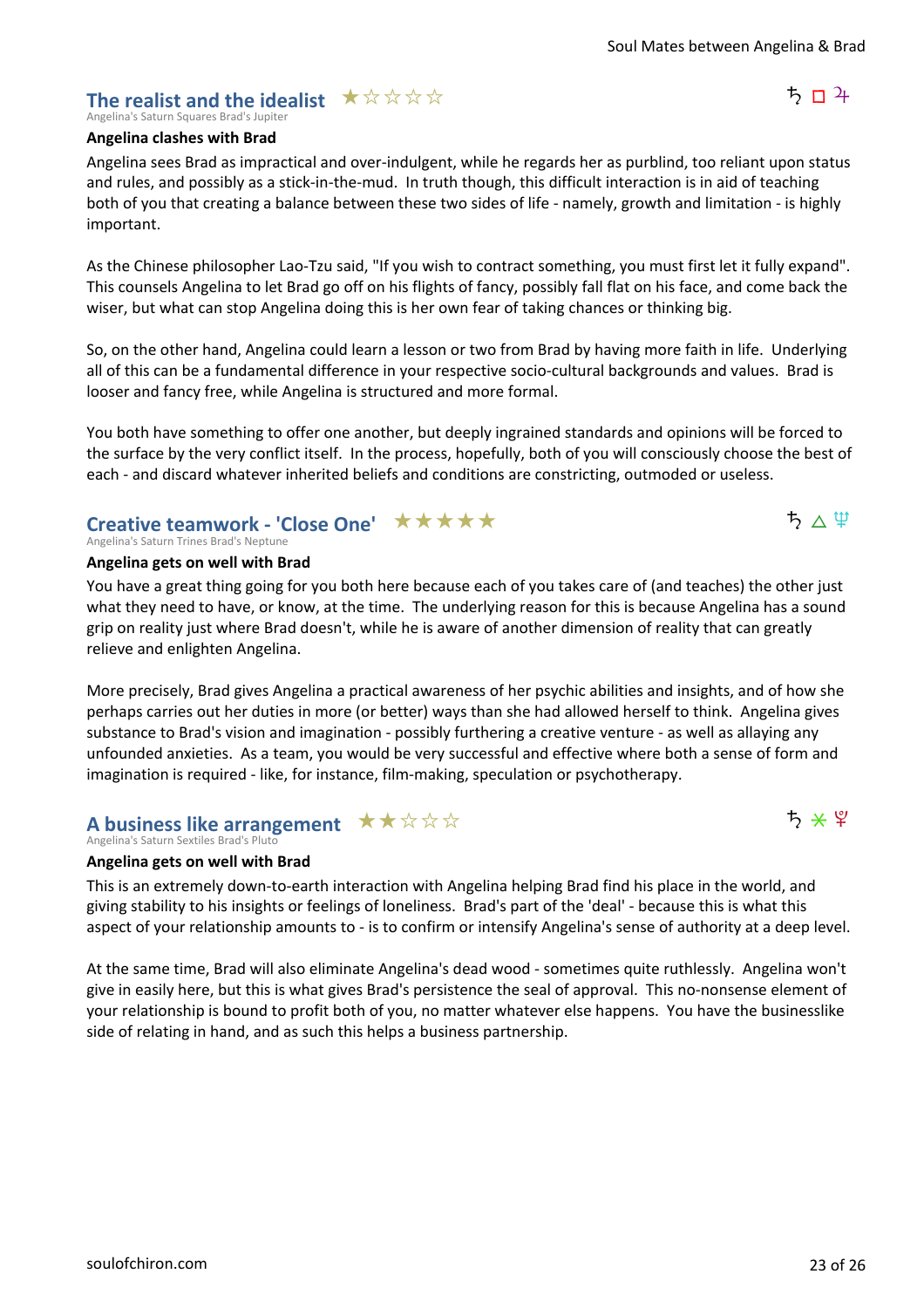# Compassion and goodwill - 'Close One' ★ ★ ★ ★ ★

Angelina's Neptune Trines Brad's Jupiter

### **Angelina gets on well with Brad**

At a very basic level you have spiritual compatibility. This means that as human beings you are always 'human' towards one another in that you maintain a certain gentle tolerance and respect.

Friends and associates will pick up on this harmonious vibration - possibly quite subliminally - and like to be around you, or even seek your help and sympathy in times of trouble. How much you make out of this, or don't, is the question.

On the one hand, such passivity is developing towards something all on its own peaceful accord. On the other, it can cause you to just coast along in a nice, but somewhat ineffectual fashion.

Ideally, if you're both evolved to some degree spiritually, then you can 'use' this spiritual energy to achieve greater good. Compassion and goodwill, are, after all, the basic ingredients of this basic compatibility.

#### Angelina's Neptune Squares Brad's Uranus Head versus heart - 'Close One' **★★★★**★

### $\Psi \nabla H$

 $\Psi \Box \Psi$ 

 $\Psi \wedge 4$ 

### **Angelina clashes with Brad**

Here you have a clash between intuition and compassion, which means that where Brad takes a scientific, detached and impersonal view of things, Angelina is mystical, sentimental and subjective. Consequently, Brad can miss the subtle and sensitive messages that Angelina puts out, some of which are often complimentary to him.

Conversely, Angelina often suffers needlessly for want of seeing things impartially and as part of a greater process by tuning into Brad's wavelength. This is an interaction of misunderstanding rather than outright incompatibility.

### **Intensity versus sensitivity ★★★☆☆**

Angelina's Neptune Squares Brad's Pluto

### **Angelina clashes with Brad**

Brad, in his urge to impress, or get what he desires, may overlook the subtleties and protective veils that Angelina has around her being. So, what can happen is that, in looking for strength in Angelina, Brad finds what he sees as weakness or evasiveness, overlooking the fact that his emotional missile was misguided at the outset.

To make things more confusing, Angelina just might become quite addicted to these shows of power, yet at the same time try to avoid such invasions. If Angelina was given the chance, she could show Brad how to 'go more gently into the night' - that is, into the unknown of someone's emotional interior.

However, unless this aspect is a Close One, it will probably just amount to a general conflict created by the individual differences in your respective world views as established by your formative years occurring at different times in social history.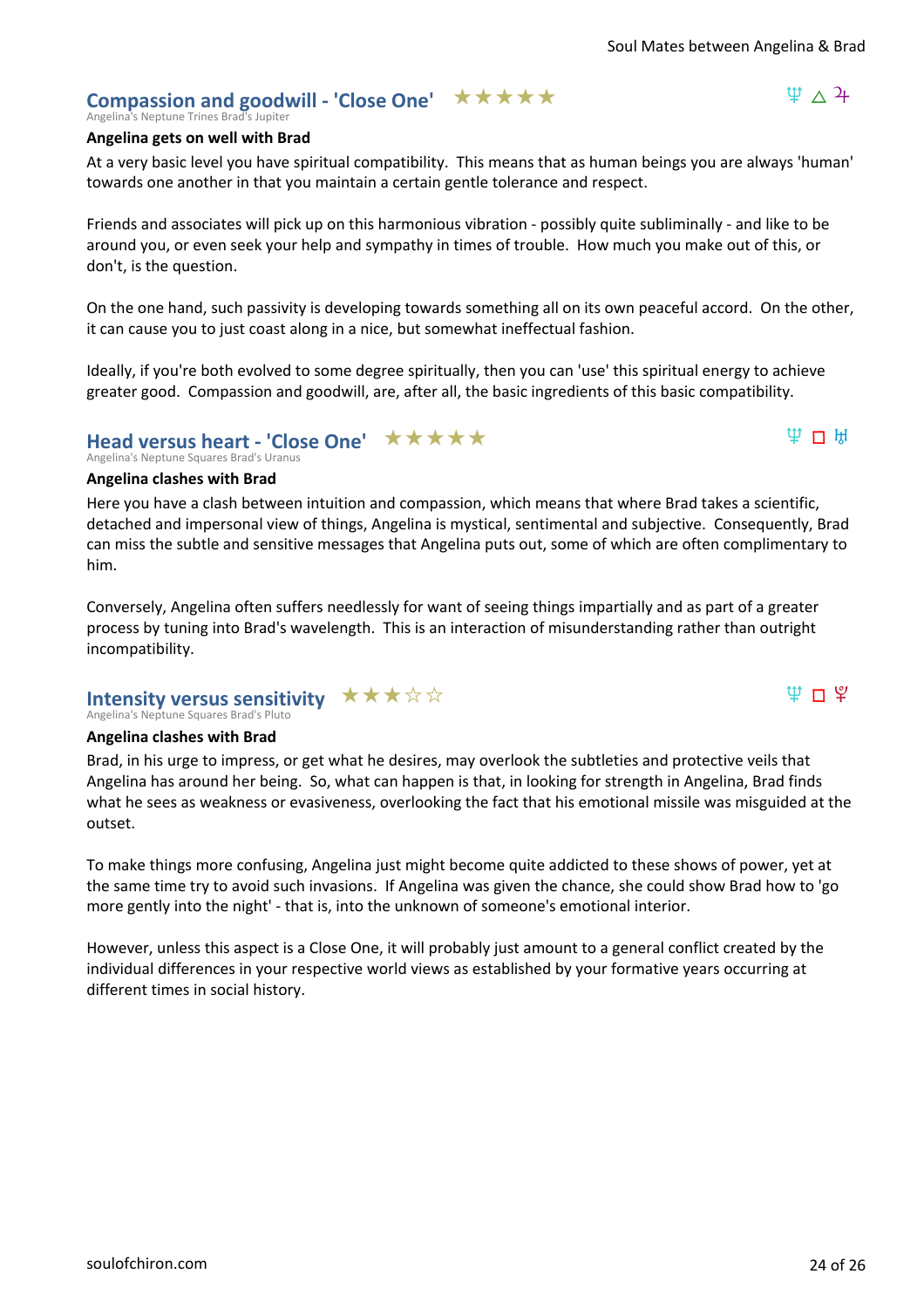# **Morals versus passions**  $\star \star \star \star \star \star$

Angelina's Pluto Opposes Brad's Jupiter

 $94$ 

#### **Angelina has a difference of opinion with Brad**

Moral principles are thrashed out through the sexual or other powerful forms of involvement that make up your relationship. This interaction makes it clear that giving into your passions ultimately leads to some kind of reckoning, or that sooner or later ethical standards will have to prove themselves to be more than just opinions.

The possibility of blame and recrimination is strong with this interaction as Angelina's emotional urges or convictions clash with Brad's beliefs. The contrast between the two should serve to make you both more aware of where you stand with respect to these issues.

Ultimately, what you're both after is some form of philosophy that goes deep enough to enable you both to understand what it is about human nature that draws us downwards and inwards, despite, or because of, our best intentions or sense of what's right and what's wrong.

Written by Lyn Birkbeck ©2019, Program Copyright ©2019 Stardm Ltd

### **MORE PERSONAL ASTROLOGY READINGS**

### **RELATIONSHIPS**

#### **SOUL MATES**

How to improve your relationship! - Identifies the positive qualities you share in order to achieve more happiness together.

### **STAR LOVERS**

Secrets of a better relationship - How you feel about each other, the way to make a success of being together.

### **RELATIONSHIP SUCCESS**

How you behave towards each other - What you need to know and understand about how you attract your partner and keep them.

#### **RELATIONSHIP REALITY**

The connection you have created together - Find out the reality of becoming a couple as you grow into a long term relationship.

#### **INTIMATE LOVERS**

Improve your love-making styles - Gain confidence in your ability to improve your love-making - creating special moments of pleasure together.

### **PROFILES**

#### **CAREER ANALYSIS**

Upcoming goals and objectives - Qualities that influence your professional working life and potential success.

### **CHILD REPORT**

Gaining confidence for the future! Understand and track development of talent in a self-assured way.

#### **LIFE DESTINY**